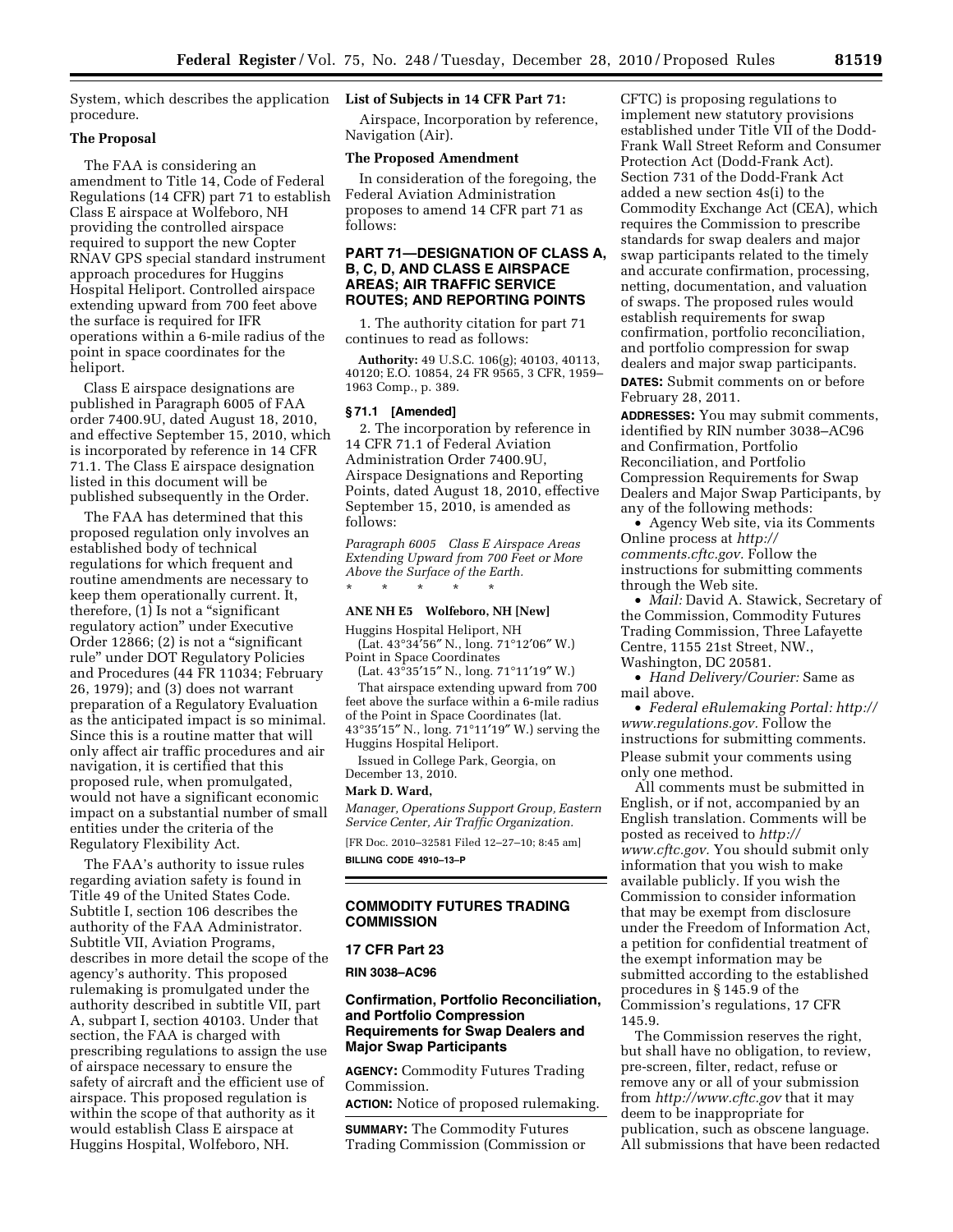or removed that contain comments on the merits of the rulemaking will be retained in the public comment file and will be considered as required under the Administrative Procedure Act and other applicable laws, and may be accessible under the Freedom of Information Act.

### **FOR FURTHER INFORMATION CONTACT:**

Sarah E. Josephson, Associate Director, 202–418–5684, *[sjosephson@cftc.gov;](mailto:sjosephson@cftc.gov)*  Frank N. Fisanich, Special Counsel, 202–418–5949, *[ffisanich@cftc.gov;](mailto:ffisanich@cftc.gov)* or Jocelyn Partridge, Special Counsel, 202– 418–5926, *[jpartridge@cftc.gov;](mailto:jpartridge@cftc.gov)* Division of Clearing and Intermediary Oversight, Commodity Futures Trading Commission, Three Lafayette Centre, 1155 21st Street, NW., Washington, DC 20581.

#### **SUPPLEMENTARY INFORMATION:**

#### **I. Background**

On July 21, 2010, President Obama signed the Dodd-Frank Act.1 Title VII of the Dodd-Frank Act 2 amended the Commodity Exchange Act (CEA) 3 to establish a comprehensive regulatory framework to reduce risk, increase transparency, and promote market integrity within the financial system by, among other things: (1) Providing for the registration and comprehensive regulation of swap dealers and major swap participants; (2) imposing clearing and trade execution requirements on standardized derivative products; (3) creating rigorous recordkeeping and real-time reporting regimes; and (4) enhancing the Commission's rulemaking and enforcement authorities with respect to all registered entities and intermediaries subject to the Commission's oversight.

Section 731 of the Dodd-Frank Act amends the CEA by adding a new Section 4s, which sets forth a number of requirements for swap dealers and major swap participants. Specifically, section 4s(i) of the CEA establishes swap documentation standards for those registrants.

Section 4s(i)(1) requires swap dealers and major swap participants to ''conform with such standards as may be prescribed by the Commission by rule or regulation that relate to timely and accurate confirmation, processing, netting, documentation, and valuation of all swaps.'' Under section 4s(i)(2), the Commission is required to adopt rules

''governing documentation standards for swap dealers and major swap participants.'' The Commission is proposing the regulations on swap confirmation, portfolio reconciliation, and portfolio compression 4 discussed below, pursuant to the authority granted under sections  $4s(h)(1)(D)$ ,  $4s(h)(3)(D)$ , 4s(i), and 8a(5) of the CEA. 5 The Dodd-Frank Act requires the Commission to promulgate these provisions by July 15, 2011.

The proposed regulations reflect consultation with staff of the following agencies: (i) The Securities and Exchange Commission; (ii) the Board of Governors of the Federal Reserve System; (iii) the Office of the Comptroller of the Currency; and (iv) the Federal Deposit Insurance Corporation. Staff from each of these agencies has had the opportunity to provide oral and/or written comments to the proposal, and the proposed regulations incorporate elements of the comments provided.

## **II. Proposed Regulations**

The proposed regulations would prescribe standards for the timely and accurate confirmation of swaps and would require the reconciliation and compression of swap portfolios. Confirmation, portfolio reconciliation, and portfolio compression have been recognized as important post-trade processing mechanisms for reducing risk and improving operational efficiency by both current market participants and their regulators.

With respect to confirmation, prudent practice requires that, after coming to an agreement on the terms of a transaction, parties document the transaction in a complete and definitive written record so there is legal certainty about the terms of their agreement. Through portfolio reconciliation, counterparties are able to resolve any discrepancies or disputes as early as possible and arrive at an understanding of their overall risk exposure to one another. Portfolio compression allows for a reduction in outstanding trade count and outstanding gross notional value by replacing redundant trades with a smaller number of trades and reduced gross notional value. This process reduces operational risk and increases operational efficiency because there are fewer trades to

maintain, and results in a more accurate expression of market size.

In the past few years, market participants and regulators have paid particular attention to the post-trade processing of swaps. For example, operational issues associated with the over-the-counter (OTC) derivatives market have been the focus of reports and recommendations by the President's Working Group on Financial Markets (PWG).6 In response to the financial crisis in 2008, the PWG called on the industry to improve trade matching and confirmation and to promote portfolio reconciliation.

Since 2005, the Federal Reserve Bank of New York (FRBNY) has led a targeted, supervisory effort to enhance operational efficiency and performance in the OTC derivatives market, by increasing automation in processing and by promoting the timely confirmation of trades. Known as the OTC Derivatives Supervisors' Group (ODSG), the FRBNY leads an on-going effort with OTC derivatives dealers' primary supervisors, trade associations, industry utilities, and private vendors, through which market participants (including buy-side participants) regularly set goals and commitments to bring infrastructure, market design, and risk management improvements to all OTC derivatives asset classes. Over the years, the ODSG has expanded its focus from credit derivatives to include interest rate derivatives, equity derivatives, foreign exchange derivatives, and commodity derivatives. Along with this expanded focus has come increased engagement with market participants on cross-asset class issues. Specifically, the ODSG encouraged the industry to commit itself to a number of reforms, including improved operational performance with respect to the OTC derivatives confirmation process, portfolio reconciliation, and portfolio compression. The regulations proposed by the Commission would build upon the ODSG's work.

It is important to note at the outset, that the Commission expects that swap dealers and major swap participants would be able to comply with each of the proposed rules by executing a swap on a swap execution facility (SEF) or on a designated contract market (DCM), or by clearing the swap through a derivatives clearing organization (DCO). For swaps executed on a SEF or a DCM, the SEF or DCM will provide the counterparties with a definitive written

<sup>1</sup>*See* Dodd-Frank Wall Street Reform and Consumer Protection Act, Public Law 111–203, 124 Stat. 1376 (2010). The text of the Dodd-Frank Act may be accessed at *[http://www.cftc.gov/](http://www.cftc.gov/LawRegulation/OTCDERIVATIVES/index.htm) [LawRegulation/OTCDERIVATIVES/index.htm.](http://www.cftc.gov/LawRegulation/OTCDERIVATIVES/index.htm)* 

<sup>2</sup>Pursuant to Section 701 of the Dodd-Frank Act, Title VII may be cited as the ''Wall Street Transparency and Accountability Act of 2010.''

<sup>3</sup> 7 U.S.C. 1 *et seq.* 

<sup>4</sup>The Commission may propose additional rules related to documentation provisions under section 4s(i) of the CEA.

<sup>5</sup>Section 8a(5) of the CEA authorizes the Commission to promulgate such regulations as, in the judgment of the Commission, are reasonably necessary to effectuate any of the provisions or to accomplish any of the purposes of the CEA.

<sup>6</sup>*See, e.g.,* Press Release, ''President's Working Group on Financial Markets, Progress Summary on OTC Derivatives Operational Improvements'' (Nov. 2008).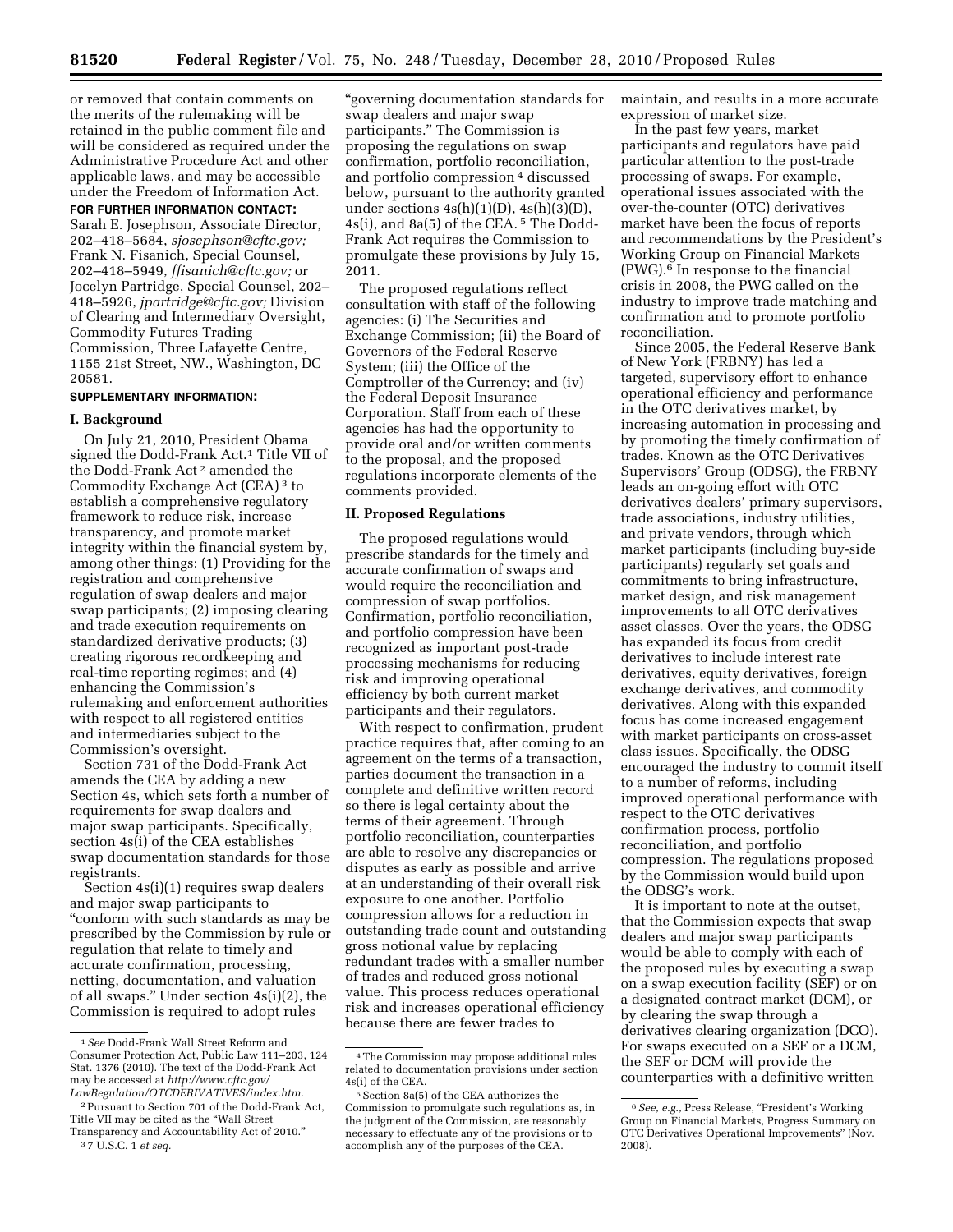record of the terms of their agreement, which will serve as a confirmation of the swap. Similarly, if a swap is executed bilaterally, but subsequently submitted to a DCO for clearing, the DCO will require a definitive written record of all terms to the counterparties' agreement prior to novation by the DCO; this too would serve as a confirmation

When a swap is cleared by a central counterparty, the problems that portfolio reconciliation is designed to solve (agreement on all terms and the valuation of the swap) no longer exist because the clearinghouse (1) requires a definitive written record of all terms of the swap; and (2) arrives at a settlement price for all cleared swaps on a daily basis. Additionally, the Commission is considering a proposed regulation that would require DCOs to offer portfolio compression exercises on a regular basis. The proposed rule for swap dealers and major swap participants has been designed to complement the proposed DCO rule.

of the swap.

In designing these rules, the Commission has taken care to minimize the burden on those parties that will not be registered with the Commission as swap dealers or major swap participants. To the extent that market participants believe that additional measures should be taken to reduce the burden or increase the benefits of confirmation, reconciliation, and compression for the swaps market, the Commission welcomes all comments.

The Commission requests comment on all aspects of proposed §§ 23.500 (definitions), 23.501 (confirmation), 23.502 (portfolio reconciliation), and 23.503 (portfolio compression), as well as comment on the specific provisions and issues highlighted in the discussion below. The Commission further requests comment on an appropriate effective date for final regulations, including comment on whether it would be appropriate to have staggered or delayed effective dates for some regulations based on the nature or characteristics of the activities or entities to which they apply. The Commission recognizes that there will be differences in the size and scope of the business of particular swap dealers and major swap participants. Therefore, comments are solicited on whether certain provisions of the proposed regulations should be modified or adjusted to reflect the differences among swap dealers and major swap participants or differences among asset classes.

## *A. Swap Confirmation*

### 1. Background

Over the past several years, OTC derivatives market participants and their regulators have paid particular attention to the timely confirmation of swaps. The Government Accountability Office (GAO) found that the rapid expansion of trading volume of swaps, such as credit derivatives since 2002, caused stresses on the operational infrastructure of market participants. These stresses in turn caused the participants' back office systems to fail to confirm the increased volume of trades for a period of time.7 The GAO found that the lack of automation in trade processing and the purported assignment of positions by transferring parties to third parties without notice to their counterparties were factors contributing to this backlog. If transactions, whether newly executed or recently transferred to another party, are left unconfirmed, there is no definitive written record of the contract terms. Thus, in the event of a dispute, the terms of the agreement must be reconstructed from other evidence, such as e-mail trails or recorded trader conversations. This process is cumbersome and may not be wholly accurate. Moreover, if purported transfers of swaps, in whole or in part, are made without giving notice to the remaining parties and obtaining their consent, disputes may arise as to which parties are entitled to the benefits and subject to the burdens of the transaction.

As the work of the ODSG demonstrates, the industry is capable of swift movement to contemporaneous execution and confirmation. A large back-log of unexecuted confirmations in the credit default swap (CDS) market created by prolonged negotiations and inadequate confirmation procedures were the subject of the first industry commitments made by participating dealers to ODSG.8 In October 2005, the participating dealers committed to reduce by 30% the number of confirmations outstanding more than 30 days within four months. In March 2006, the dealers committed to reduce the number of outstanding confirmations by 70% by June 30, 2006. By September 2006, the industry had reduced the number of all outstanding

CDS confirmations by 70%, and the number of CDS confirmations outstanding more than 30 days by 85%. The industry achieved these targets largely by moving 80% of total trade volume in CDS to confirmation on electronic platforms, eliminating backlogs in new trades. Today, over 90% of "electronically eligible" <sup>9</sup> CDS trades are confirmed electronically, the majority on the day of execution and up to 98% within two days.10

The ODSG has established a supervisory goal for all transactions to be confirmed as soon as possible after the time of execution. Ideally, this would mean that there would be a written or electronic document executed by the parties to a swap for the purpose of evidencing all of the terms of the swap, including the terms of any termination (prior to its scheduled maturity date), assignment, novation, exchange, or similar transfer or conveyance of, or extinguishing of rights or obligations.

In the case of electronically processed transactions, all such transactions should be matched and confirmed, at a minimum, on the same day the trade was executed. For electronically processed transactions, confirmation typically is effected by a third-party "matching" process. If transactions are not confirmed in a timely manner, backlogs of outstanding unconfirmed trades develop, increasing risk. Timely and accurate confirmation of transactions is critical for all downstream operational and risk management processes, including the correct calculation of cash flows and discharge of settlement obligations as well as accurate measurement of counterparty credit exposures. Timely confirmation also allows any rejections, exceptions, and/or discrepancies to be identified and resolved more quickly.

Another ODSG objective is a marketplace that electronically processes as many transactions as possible in as many parts of the processing life cycle as possible, but particularly in the "upstream" parts of the life cycle, where transaction information is first entered into the system (trade capture). To achieve this objective, as many transactions as possible and practicable should be executed on electronic platforms, such

<sup>7</sup>U.S. Government Accountability Office, ''Credit Derivatives: Confirmation Backlogs Increased Dealers' Operational Risks, But Were Successfully Addressed After Joint Regulatory Action,'' GAO–07– 716 (2007) at pages 3–4.

<sup>8</sup>*See* October 4, 2005 industry commitment letter to the Federal Reserve Bank of New York, available at *[http://www.newyorkfed.org/newsevents/](http://www.newyorkfed.org/newsevents/news_archive/markets/2005/an050915.html)  news*\_*[archive/markets/2005/an050915.html.](http://www.newyorkfed.org/newsevents/news_archive/markets/2005/an050915.html)* 

<sup>9</sup> It remains unclear precisely how much of the total CDS market is not ''electronically eligible,'' as eligibility is determined by the OTC derivatives market participants.

<sup>10</sup>*See* March 1, 2010 Summary of OTC Derivatives Commitments provided to the Federal Reserve Bank of New York, available at *[http://](http://www.newyorkfed.org/newsevents/news/markets/2010/100301_table.pdf) [www.newyorkfed.org/newsevents/news/markets/](http://www.newyorkfed.org/newsevents/news/markets/2010/100301_table.pdf)  [2010/100301](http://www.newyorkfed.org/newsevents/news/markets/2010/100301_table.pdf)*\_*table.pdf.*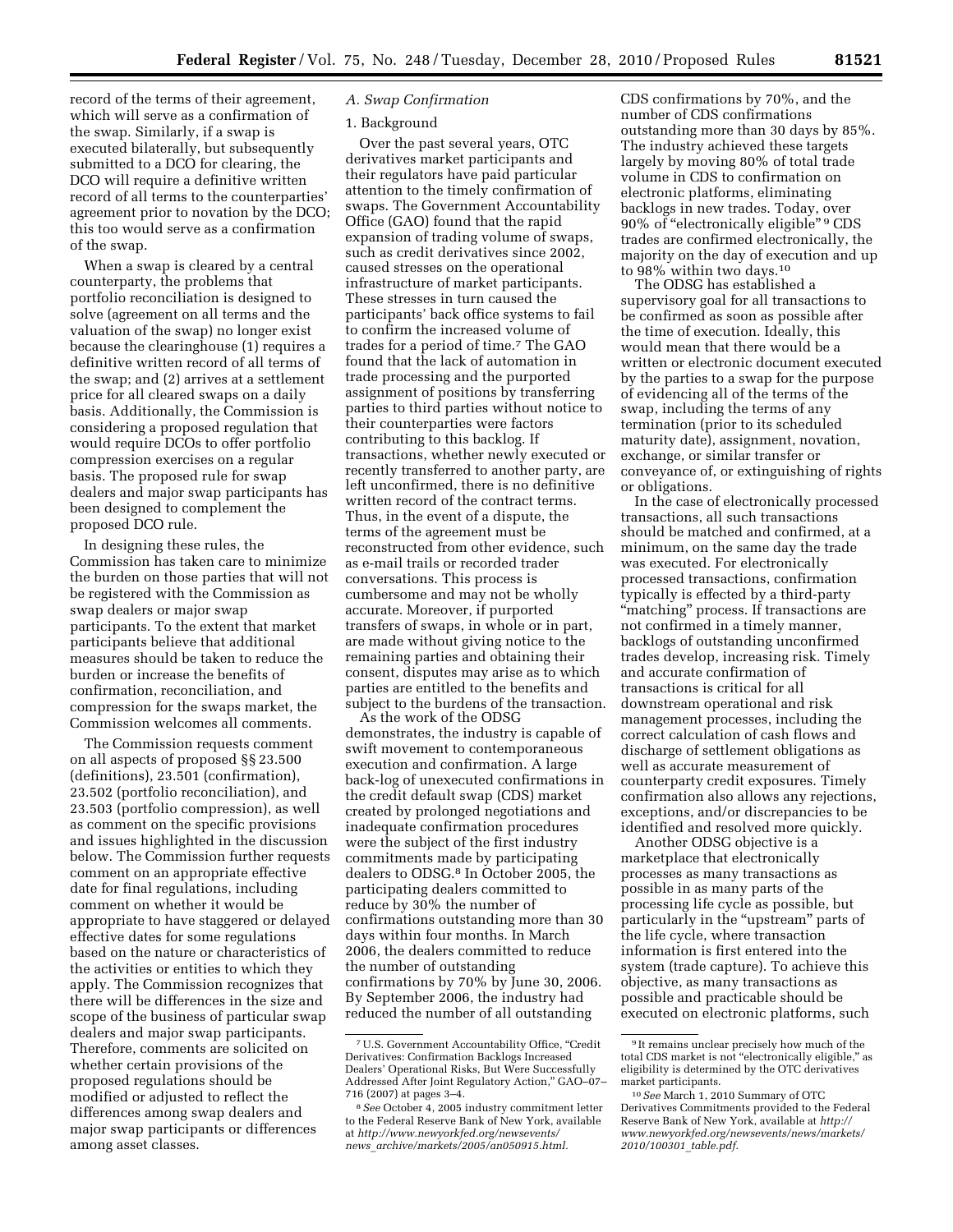as SEFs, in order to approach the ideal of ''straight-through processing.'' Otherwise, transactions should be keyed into electronic systems as soon as possible after execution.

## 2. Proposed Confirmation Rule

To promote the efficient operation of the swap market, and to facilitate market participants' overall risk management, the Commission is proposing confirmation § 23.501.

For the purposes of proposed § 23.501, proposed § 23.500 would provide certain critical definitions pertaining to confirmation. An acknowledgment would be defined as a written or electronic record of all the terms of a swap signed and sent by one party to another. When one party acknowledges the terms of a swap and its counterparty verifies it, the result is the issuance of a confirmation that reflects the terms of the swap between the parties. A confirmation thus would be defined as a written or electronic record of a swap that has been signed and sent by one party and verified by the other where that record has been manually, electronically, or by some other legally equivalent means, signed by the receiving counterparty. Finally, proposed § 23.500 would define execution to be a legally-binding oral, written, or electronic agreement by the parties. For the purposes of the confirmation rule, the term swap transaction is defined to include any event that would result in a new swap or a change in the terms of a swap, including execution, termination, assignment, novation, exchange, transfer, amendment, conveyance, or extinguishing of rights or obligations under a swap.

With regard to both acknowledgments and confirmations, the Commission intends that all the terms of a swap transaction be provided for acknowledgment and confirmation. The objective is that parties have full written agreement on all terms as soon as practicable after execution and also upon any ownership event during the life of the swap. Such life cycle events would include any termination (prior to the scheduled maturity date of the swap), assignment, novation, exchange, transfer, amendment, or conveyance of, or extinguishing of rights or obligations under the swap.11 For each of these events, the parties should have written documentation evidencing all the terms of the transaction, as soon as possible

after the transaction occurs. This approach to documenting ''life cycle event data'' is consistent with the Commission's proposed rules for reporting swap data to a swap data repository.12

The timely and accurate confirmation of all swaps and life cycle events for existing swaps would ensure that the parties know the terms of their executed transactions and the identities of their counterparties at all times. Confirming all swap transactions on the day of execution should be standard for all market participants. However, the Commission recognizes some entities that will not be registered as swap dealers or major swap participants may not have the operational capacity to confirm their swap transactions as quickly as swap dealers and major swap participants. Accordingly, the Commission is proposing a bifurcated approach for confirmations. Swap dealers and major swap participants entering into swap transactions with other swap dealers or major swap participants would be required to obtain a confirmation on the same calendar day as execution (*i.e.,* no later than T+0).

On the other hand, swap dealers and major swap participants entering into swap transactions with counterparties that are not swap dealers or major swap participants would be required to send an acknowledgment for each swap on the same calendar day as execution (*i.e.,*  no later than T+0). Swap dealers and major swap participants would then have policies and procedures in place to confirm the swap with financial entities as defined in proposed § 23.500 13 on the same calendar day as execution and with all other entities not later than the next business day following execution.

The Commission also is proposing that the times prescribed for achieving

13This definition is taken from the end user exception to the clearing requirement under section 2(h)(7)(C)(i) of the CEA. The term financial entity includes the following eight entities: (i) A swap dealer; (ii) a security-based swap dealer; (iii) a major swap participant; (iv) a major security-based swap participant; (v) a commodity pool as defined in section 1a(10) of the CEA; (vi) a private fund as defined in section 202(a) of the Investment Advisers Act of 1940 (15 U.S.C. 80–b–2(a)); (vii) an employee benefit plan as defined in paragraphs (3) and (32) of section 3 of the Employee Retirement Income Security Act of 1974 (29 U.S.C. 1002); or (viii) a person predominantly engaged in activities that are in the business of banking or financial in nature, as defined in section 4(k) of the Bank Holding Company Act of 1956. *See* 7 U.S.C. 2(h)(7)(C)(i). The definition would include the statutory exclusion and limitation as contained in section 2(h)(7)(C) and also would include any Commission regulations promulgated pursuant to the statutory section.

swap acknowledgment and confirmation vary depending upon whether transactions are electronically executed or electronically processed. Under proposed § 23.501(a)(1), all swap dealers and major swap participants entering into swap transactions with other swap dealers or major swap participants would be required to confirm their swap transactions according to the following timeframe:

• For any swap transaction that has been executed and processed electronically, within 15 minutes of execution;

• For any swap transaction that is not electronically executed, but that will be processed electronically, within 30 minutes of execution; or

• For any swap transaction that cannot be processed electronically by the swap dealer or major swap participant, within the same calendar day as execution.

Under proposed  $\S 23.501(a)(2)$ , swap dealers and major swap participants entering into swap transactions with counterparties that are not swap dealers or major swap participants would be required to send an acknowledgment of each swap transaction according to the following timeframe:

• For any swap transaction that has been executed and processed electronically, within 15 minutes of execution;

• For any swap transaction that is not executed electronically, but that will be processed electronically, within 30 minutes after execution; or

• For any swap transaction that cannot be processed electronically by the swap dealer or major swap participant, within the same calendar day as execution.

For those swap transactions entered into with counterparties that are not swap dealers or major swap participants, under proposed § 23.501(a)(3), swap dealers and major swap participants would be required to establish written policies and procedures reasonably designed to ensure confirmation with financial entities on the same calendar day as execution and with all other entities by the next business day after the swap transaction is executed. These procedures must include a requirement that, prior to entering into any swap transaction, the swap dealer or major swap participant furnish to a prospective counterparty, or receive from a prospective counterparty, a draft acknowledgment specifying all terms of the swap transaction other than pricing and terms to be definitively agreed to at execution. As is currently the custom in many swap markets, including credit

<sup>11</sup>Life cycle events would also include corporate actions affecting a security or securities on which the swap is based (*e.g.,* a merger, dividend, stock split or bankruptcy).

<sup>12</sup>The Notice of Proposed Rulemaking for Swap Data Recordkeeping and Reporting Requirements is available on the Commission's Web site: *[http://](http://comments.cftc.gov/FederalRegister/Proposed.aspx)  [comments.cftc.gov/FederalRegister/Proposed.aspx.](http://comments.cftc.gov/FederalRegister/Proposed.aspx)*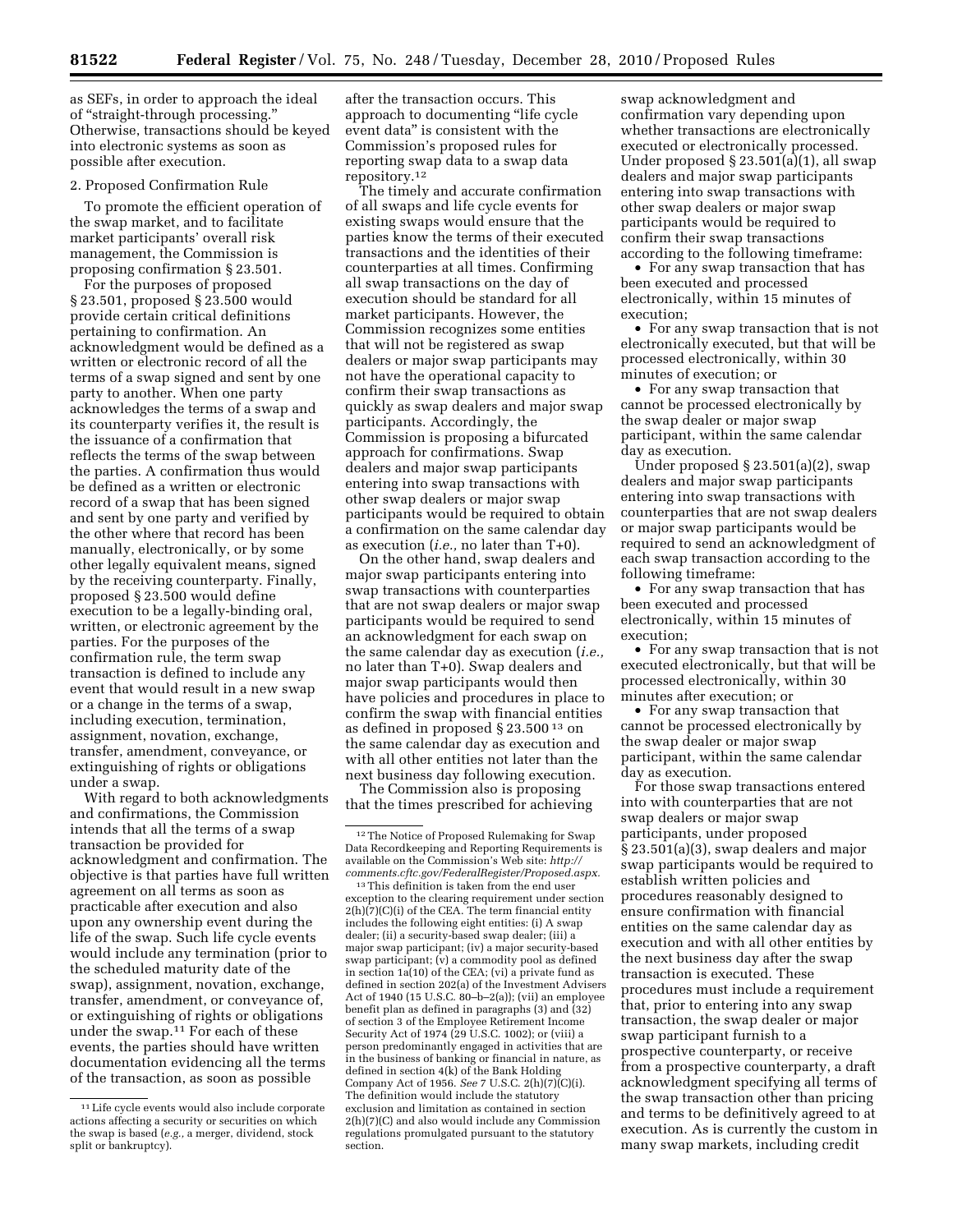and equity derivative markets, the parties may rely on a standard confirmation agreement.

Under proposed § 23.501(b), a swap dealer or major swap participant would be required to keep records regarding the processing of swap acknowledgments and confirmations. These records would include the time and date of transmission or receipt of any acknowledgment or confirmation, the length of time between transmission of any acknowledgment to a counterparty and receipt of the signed confirmation, and the length of time between execution and confirmation of the swap.

In order to retain flexibility for all market participants, the proposed rules do not prescribe a particular venue or platform for confirmation. As noted above, currently many swap transactions are electronically processed by third-party "matching" services. While the Commission encourages the continued use and expansion of these services, the approach taken in the proposed rule would allow parties the ability to confirm bilaterally through whatever means they select, so long as they are able to meet the schedule laid out in the rule.

In a similar effort to retain flexibility, at this time, the Commission is not prescribing the acknowledgment or confirmation documentation that market participants must use. The Commission encourages the use of master confirmation agreements and other standardized documentation that has been developed by the industry in an effort to reduce confirmation backlogs, among other things. However, the most critical aspect of the confirmation rule is that all the terms of the swap are agreed to in writing and in a timely manner.

The proposed rules would apply to all new swaps and to all swap transactions, as that term is defined in the rules, entered into after the effective date of the regulation.

#### 3. Comments Requested

The Commission requests comment on all aspects of proposed § 23.501. In particular, the Commission requests comment on the following questions:

• Does the proposed rule appropriately allocate the responsibility for providing the swap acknowledgments?

• Is it feasible to require that all acknowledgments be provided electronically?

• Should the proposed rule require swap dealers and major swap participants to provide a swap acknowledgment or confirmation more quickly, particularly for transactions that are executed or processed electronically?

• Does the proposed rule provide sufficient time for swap dealers and major swap participants to provide swap acknowledgments to their counterparties?

• Are there swap transactions for which all of the terms required to be included on an acknowledgment or in a confirmation would not be known on the same calendar day as execution? If so, please describe these swap transactions and include the terms that would not be known on the same calendar day as execution, as well as the reason these terms would not be known.

• Is it necessary to clarify further that the confirmation rule would apply to life cycle events, such as termination, assignment, novation, exchange, transfer, amendment, or conveyance?

• Are there other post-execution events for which a confirmation should be executed?

• Should counterparties be permitted to agree expressly that certain life cycle events (such as assignment of payable rights), do not require subsequent confirmations? Are there life cycle events that can be carved out of the rule while still achieving the purpose of the rule? Should more time be permitted for confirmation of certain life cycle events, such as transfers resulting from a merger, consolidation, or transfer of all assets to another entity?

• Should the Commission require that electronic matching services or confirmation platforms be used where reasonably practicable?

• Does the term "processed electronically'' require more clarification? If so, what definition would be effective and flexible enough to accommodate future market innovation?

• Should the Commission require that all swaps be processed electronically?

• Are there circumstances where swap dealers and major swap participants have the ability to process a transaction electronically, but should not be required to do so?

• Has the Commission properly accounted for current industry practice with respect to the time necessary to confirm swap transactions?

• Would the proposed rule unduly restrict the types of swaps that swap dealers and major swap participants may enter into or the persons that may be their counterparties?

• Should executing a swap on a SEF or DCM be deemed to satisfy the confirmation requirement?

• Should clearing a swap through a DCO be deemed to satisfy the confirmation requirement?

• Should the terms calendar day and business day be further defined and has the rule properly accounted for counterparties in different time zones executing swaps?

## *B. Swap Portfolio Reconciliation*

#### 1. Background

Section 4s(i) of the CEA directs the Commission to prescribe regulations for the timely and accurate confirmation, processing, documentation, and valuation of all swaps entered into by swap dealers and major swap participants. Disputes related to confirming the terms of a swap, as well as swap valuation disputes,14 have long been recognized as a significant problem in the OTC derivatives market. Portfolio reconciliation is considered an effective means of identifying and resolving these disputes. Specifically, portfolio reconciliation is a post-execution processing and risk management technique that is designed to: (1) Identify and resolve discrepancies between the counterparties with regard to the terms of a swap either immediately after execution or during the life of the swap; (2) ensure effective confirmation of all the terms of the swap; and (3) identify and resolve discrepancies between the counterparties regarding the valuation of the swap. In some instances, portfolio reconciliation also may facilitate the identification and resolution of discrepancies between the counterparties with regard to valuations of collateral held as margin.

The Commission recognizes that the industry has made significant progress in adopting the use of portfolio reconciliation to decrease the number of swap disputes.15 In December 2008, the ODSG's group of 14 major dealers committed to execute daily portfolio reconciliations for collateralized portfolios in excess of 500 trades between participating dealers by June of 2009.16 As of May 2009, all participating dealers were satisfying this commitment. In October 2009, the

15The Commission also recognizes and encourages the industry practice of immediately transferring undisputed collateral amounts.

16*See* June 2, 2009 summary of industry commitments, available at *[http://www.isda.org/](http://www.isda.org/c_and_a/pdf/060209table.pdf) c*\_*and*\_*[a/pdf/060209table.pdf.](http://www.isda.org/c_and_a/pdf/060209table.pdf)* 

<sup>&</sup>lt;sup>14</sup> See ISDA Collateral Committee, "Commentary to the Outline of the 2009 ISDA Protocol for Resolution of Disputed Collateral Calls,'' June 2, 2009 (stating ''Disputed margin calls have increased significantly since late 2007, and especially during 2008 have been the driver of large (sometimes  $>$  \$1 billion) un-collateralized exposures between professional firms.'').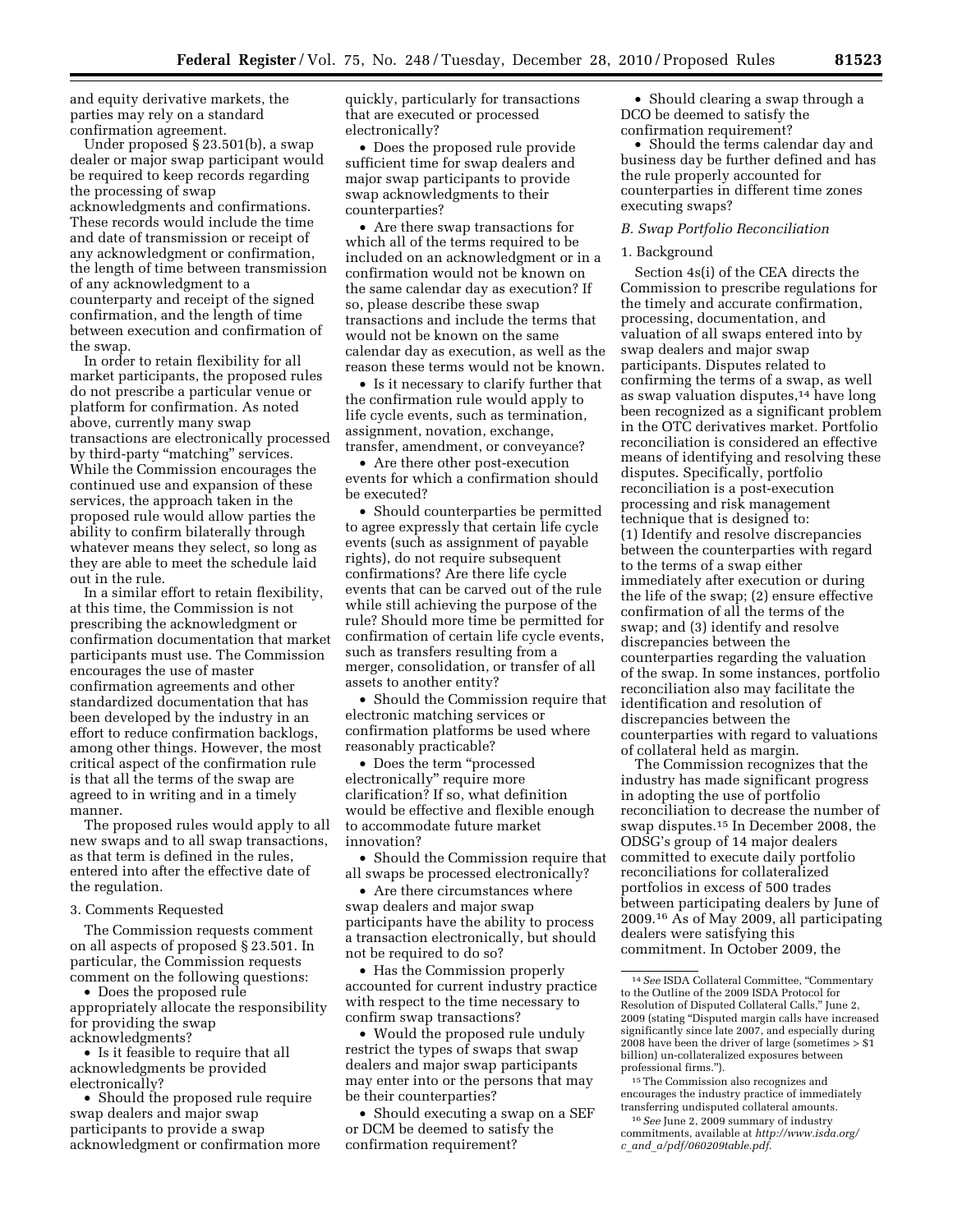ODSG committed to publishing a feasibility study on market-wide portfolio reconciliation that would set forth how regular portfolio reconciliation could be extended beyond the ODSG dealers to include smaller banks, buy-side participants, and derivative end users. Consistent with this publication, the ODSG dealers expanded their portfolio reconciliation commitment in March 2010 to include monthly reconciliation of collateralized portfolios in excess of 1,000 trades with any counterparty. Most recently, the industry has been preparing a new ''Convention on the Investigation of Disputed Margin Calls'' and a new ''Formal Market Polling Procedure'' that are intended to "create a consistent and predictable process \* \* \* that eliminates present uncertainties and delays."<sup>17</sup>

Accordingly, the Commission is proposing § 23.502, which would require swap dealers and major swap participants to reconcile their portfolios with one another and provide counterparties who are not registered as swap dealers or major swap participants with regular opportunities for portfolio reconciliation. In order for the marketplace to realize the full risk reduction benefits of portfolio reconciliation, the Commission is proposing to expand portfolio reconciliation to all transactions, whether collateralized or uncollateralized. For the swap market to operate efficiently and to reduce systemic risk, portfolio reconciliation should be a proactive process that delivers a consolidated view of counterparty exposure down to the transaction level. By identifying and managing mismatches in key economic terms and valuation for individual transactions across an entire portfolio, overall risk can be identified and reduced.

2. Proposed Portfolio Reconciliation Rule

For the purposes of proposed § 23.502, swap portfolio reconciliation would be defined in proposed § 23.500 as a process by which the two parties to one or more swaps: (1) Exchange the terms of all swaps in the portfolio between the parties; (2) exchange each party's valuation of each swap in a portfolio between the parties as of the close of business on the immediately preceding business day; and (3) resolve any discrepancy in material terms and valuations. Valuation would be defined

in proposed § 23.500 as the current market value or net present value of a swap, and material terms would be defined as all terms of a swap required to be reported in accordance with part 45 of this chapter.

Proposed § 23.502(a) would require swap dealers and major swap participants to reconcile swap portfolios with other swap dealers or major swap participants with the following frequency: Daily for portfolios consisting of 300 or more swaps, at least weekly for portfolios consisting of 50 to 300 swaps, and at least quarterly for portfolios consisting of fewer than 50 swaps. Swap dealers and major swap participants would be required to resolve immediately any discrepancy in a material term identified as part of a portfolio reconciliation process. The Commission is proposing an immediate resolution requirement for material terms for the same reasons that necessitate timely confirmation—parties need to know the terms of their executed agreements with one another. A discrepancy in the terms of a swap likely indicates that the parties have failed to confirm the swap in accordance with Commission regulations, and, therefore, the parties should take immediate action to resolve the discrepancy. This requirement would support and ensure compliance with proposed § 23.501, which requires a confirmation of all terms of a swap.

The Commission believes that requiring reconciliation of all swap portfolios among swap dealers and major swap participants (rather than only collateralized portfolios, as contemplated by the ODSG work) is appropriate because CEA section 4s(e) requires that swap dealers and major swap participants will be subject to minimum capital and margin requirements. As a result, the Commission anticipates that most, if not all, swaps entered by swap dealers and major swap participants will be subject to some form of collateralization. The Commission also believes that requiring more frequent reconciliation of smaller portfolios is appropriate because section 2(a)(13)(G) of the CEA requires all swaps to be reported to a registered swap data repository, and, therefore, the Commission anticipates that swap dealers and major swap participants will be able to efficiently reconcile their internal records with their counterparties electronically by reference to data in the repositories. The threshold of 300 swaps for daily reconciliation is intended to capture swap portfolios where there is a high likelihood that the swap dealer or major swap participant's counterparty will

have the technological capacity to perform reconciliation processes electronically.

Under proposed § 23.502(a)(5), swap dealers and major swap participants would be required to resolve any discrepancy in a valuation identified as part of a portfolio reconciliation process within one business day. The Commission recognizes that there may be reasonable grounds for some variation in the calculation of swap valuation at any given time. Consequently, the proposed rule would not require that swap dealers and major swap participants expend resources to resolve all discrepancies in the valuation of the swap, but only if the difference between the lower valuation and the higher is greater than 10%.

In addition, given that there are a number of services and industry-led initiatives that may facilitate resolution of valuation disputes, at this time the Commission is not proposing to mandate that swap dealers and major swap participants implement any specific procedure for resolution of a discrepancy in the valuation of a swap. Rather, it is only proposing a deadline for dispute resolution of one business day following discovery of such discrepancy.

For swap portfolios with entities other than swap dealers or major swap participants, proposed § 23.502(b) would require swap dealers and major swap participants to establish written policies and procedures to perform reconciliation, but would not prescribe the manner in which the reconciliation must be performed. For example, the exchange of terms and valuations between the counterparties may consist of one party reviewing the details and valuations delivered by the other party and either affirming or objecting to such details and valuations. The frequency parameters of portfolio reconciliation would be similar to those for swap portfolios between swap dealers or major swap participants.18 There are some important distinctions in the proposed treatment of swap portfolios between a swap dealer or major swap participant and others that promote flexibility for those entities that will not be registered with the Commission. Swap dealers and major swap participants would be required simply to establish written procedures reasonably designed to resolve any discrepancies in the material terms or valuation of each swap identified as part

 $^{17}\,See$  "ISDA 2010 Convention on the Investigation of Disputed Margin Calls'' and ''ISDA 2010 Formal Market Polling Procedure.''

<sup>18</sup>The frequency thresholds are similar: Daily for portfolios consisting of 500 or more swaps, at least weekly for portfolios consisting of 100–500 swaps, and at least quarterly for portfolios consisting of less than 100 swaps.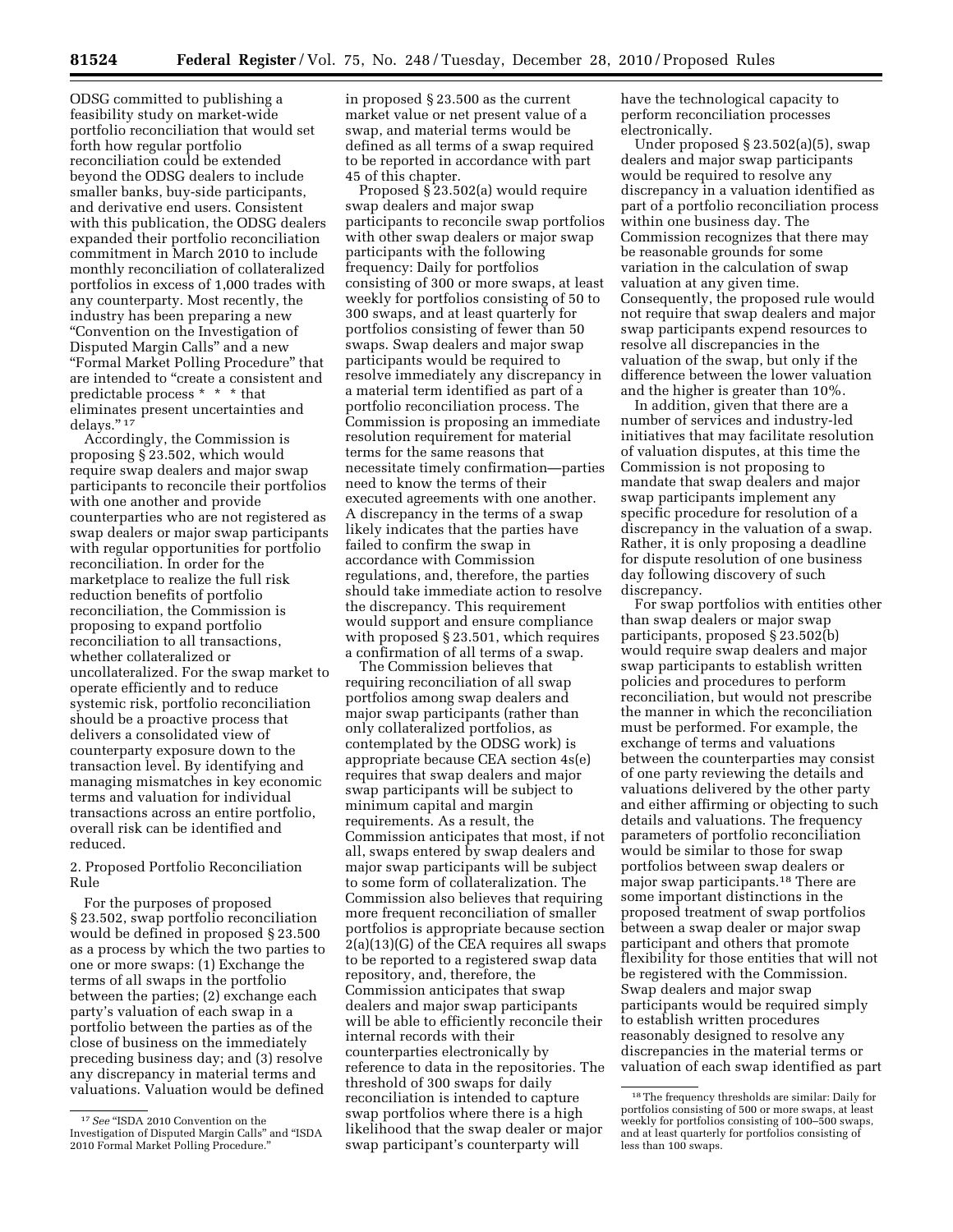of a portfolio reconciliation process in a timely fashion. Again, differences in valuation of a swap need not be deemed a discrepancy unless the difference between the lower valuation and the higher valuation is greater than 10% of the higher valuation.

Proposed § 23.502(c) would create a safe harbor for cleared swaps because portfolio reconciliation is needed primarily for uncleared swaps. When swaps are cleared, the clearinghouse requires that each swap be matched prior to novation by the clearinghouse. Moreover, once cleared, clearinghouses determine daily settlement prices, which preclude any valuation disputes.

The proposed rule would apply to all swaps within a swap portfolio as of the effective date of the regulation.

Finally, proposed § 23.502(d) would require that swap dealers and major swap participants maintain records of each discrepancy identified during portfolio reconciliation and the length of time taken to resolve that discrepancy.

#### 3. Comments Requested

The Commission requests comment on all aspects of proposed § 23.502(d). In particular, the Commission requests comment on the following questions:

• Are the proposed deadlines for swap portfolio discrepancy resolution in the proposed regulation appropriate?

• Are the reconciliation thresholds and frequency requirements appropriate?

• Are swap dealers and major swap participants likely to have a large number of counterparties with whom they would be required to perform daily reconciliation that do not have the technological capacity to perform reconciliation processes electronically?

• Is the proposal that a valuation difference of less than 10% not be deemed to be a discrepancy appropriate? If not, please provide a suggested valuation discrepancy threshold.

• Should the proposed rule include a provision that requires discrepancy resolution if the aggregate of valuation differences of less than 10% across a portfolio exceeds a certain threshold? If so, please provide a suggested threshold.

• How would the requirement to resolve valuation discrepancies in one day for swaps among swap dealers and major swap participants affect the very detailed and complex industry initiatives currently being considered for resolving valuation disputes?

• Should all terms of a swap transaction be reconciled or just the key economic terms?

• Should all discrepancies in swap transaction terms be resolved or just the material ones?

• Should the definition of material terms be clarified?

• Should financial entities as defined in proposed § 23.500 be required to participate in portfolio reconciliation under proposed § 23.502(a)?

#### *C. Portfolio Compression*

## 1. Background

Section 4s(i) of the CEA directs the Commission to prescribe regulations for the timely and accurate processing and netting of all swaps entered into by swap dealers and major swap participants. Portfolio compression is an important, post-trade processing and netting mechanism that can be an effective and efficient tool for the timely and accurate processing and netting of swaps by market participants. Accordingly, the Commission is proposing § 23.503, which would require swap dealers and major swap participants to engage in certain bilateral and multilateral portfolio compression exercises.

Portfolio compression is a mechanism whereby substantially similar transactions among two or more counterparties are terminated and replaced with a smaller number of transactions of decreased notional value in an effort to reduce the risk, cost, and inefficiency of maintaining unnecessary transactions on the counterparties' books. In many cases, these redundant or economically-equivalent positions serve no useful business purpose, but can create unnecessary risk,19 as well as operational and capital inefficiencies. In a portfolio compression exercise, swap market participants whose combined portfolios include outstanding transactions that contain substantially similar economic terms and/or that would result in redundant payments wholly or partially net their swaps by terminating the original swaps and replacing them with a smaller number of new transactions that have a lower gross notional value.

Market vendors assert that as many as 40,000 trades can be terminated in a single portfolio compression cycle.20 Because portfolio compression participants are permitted to establish their own credit, market, and cash payment risk tolerances and to establish their own mark-to-market values for the transactions to be compressed, the

process does not alter the risk profiles of the individual participants beyond a level acceptable to the participant.

Portfolio compression exercises can be performed on a bilateral or multilateral basis. Multilateral compression exercises are preferable because the larger number of participants significantly increases the number of trades that can be eliminated and removes the need for bilateral negotiation between counterparties. In a multilateral portfolio compression exercise, the replacement swaps may be with the same or different counterparties.

The benefits of portfolio compression to both individual market participants and to the market as a whole are considerable. The reduced transaction count decreases operational risk generally as there are fewer trades to maintain, process, and settle.21 The reduction in the outstanding gross notional value of the swaps also allows for increased capital liquidity and efficiency. Firms can set aside less capital for their positions while maintaining their desired risk positions in the market. The diminished operational risk for the individual market participants achieved by portfolio compression, in turn, may lessen systemic risk and enhance the overall stability of the financial markets. Compression also may provide a more accurate expression of overall market size and composition, and provide market participants with a more precise picture of their exposures.

The usefulness of portfolio compression as a risk management tool has been acknowledged widely. In 2008, the PWG identified frequent portfolio compression of outstanding trades as a key policy objective in the effort to strengthen the OTC derivatives market infrastructure.22 Similarly, the 2010 staff report outlining policy perspectives on OTC derivatives infrastructure issued by the FRBNY identified trade compression as an element of strong risk management and recommended that market participants engage in regular, market-wide portfolio compression exercises.23

The value of portfolio compression also is illustrated by existing market participation in compression exercises.

<sup>19</sup>Federal Reserve Bank of New York Staff Report No. 424: ''Policy Perspectives on OTC Derivatives Market Infrastructure,'' Jan. 2010 (revised Mar. 2010).

<sup>20</sup>*See [http://www.trioptima.com.](http://www.trioptima.com)* 

<sup>21</sup>*See* ''ISDA 2009 A Yearbook of ISDA Activities,'' International Swaps and Derivatives Association, Inc. (2009).

<sup>&</sup>lt;sup>22</sup> "Policy Objectives for the OTC Derivatives Markets,'' President's Working Group on Financial Markets (Nov. 14, 2008).

<sup>23</sup>Federal Reserve Bank of New York Staff Report No. 424: "Policy Perspectives on OTC Derivatives Market Infrastructure,'' Jan. 2010 (revised Mar. 2010).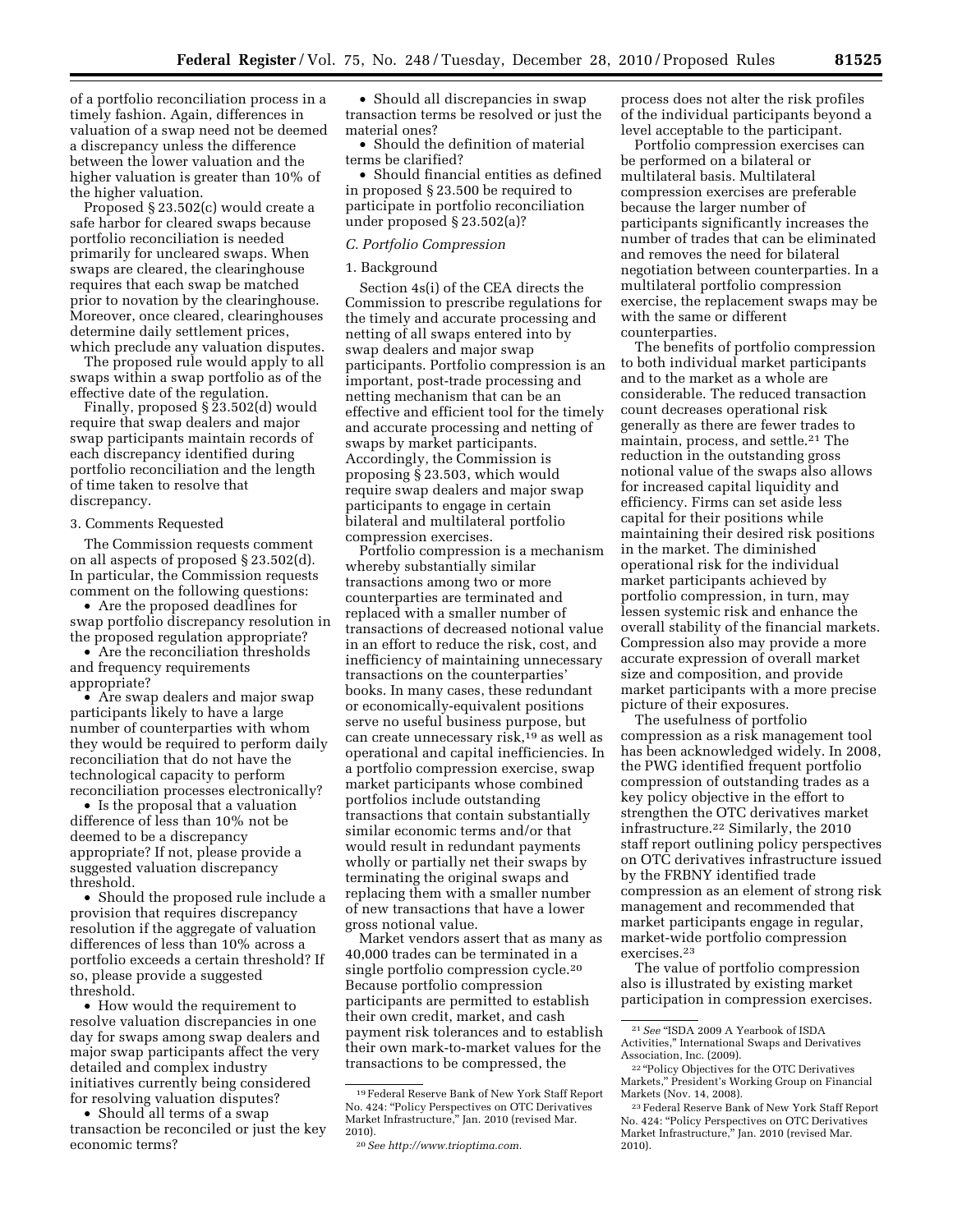In March 2010, the Depository Trust and Clearing Corporation (DTCC) explicitly attributed the reduction in the gross notional value of the contracts in its warehouse to industry supported portfolio compression.24 TriOptima, which offers the TriReduce portfolio compression service, estimates that it has terminated \$106.3 trillion gross notional of interest rate swaps and \$66.9 trillion gross notional of credit swaps since its inception in 2003.25 Similarly, Creditex and Markit, which offer portfolio compression exercises in single name credit default swaps, have enabled participating institutions to eliminate \$4.5 trillion in notional between late 2008 through 2009.26

#### 2. Proposed Compression Rule

Based upon these considerations, the Commission is proposing § 23.503, which would impose certain portfolio compression requirements upon swap dealers and major swap participants. Specifically, swap dealers and major swap participants would be required to participate in multilateral compression exercises that are offered by those DCOs or self-regulatory organizations of which the swap dealer or major swap participant is a member. The Commission would encourage swap dealers and major swap participants to work with the DCOs and self-regulatory organizations of which they are members to develop portfolio compression opportunities.

The portfolio compression obligation would be limited to swaps in which the counterparty is also a swap dealer or major swap participant and swaps that are eligible for inclusion in the exercise, as determined by those conducting the compression exercise and agreed to by those participating in the exercise. A swap dealer or major swap participant would be permitted to exclude swaps from a compression exercise if including the swap would be reasonably likely to increase significantly the risk exposure of the swap dealer or major

25*See [http://www.trioptima.com.](http://www.trioptima.com)* Between 2007 and 2008, TriOptima reduced \$54.7 trillion gross notional of interest rate swaps and \$49.1 trillion gross notional of credit swaps. In March of 2010, the staff of the Federal Reserve Bank of New York estimated that since 2008 nearly \$50 trillion gross notional of credit default swap positions has been eliminated through portfolio compression. Federal Reserve Bank of New York Staff Report No. 424: ''Policy Perspectives on OTC Derivatives Market Infrastructure,'' Jan. 2010 (revised Mar. 2010).

26*See [http://www.isdacdsmarketplace.com.](http://www.isdacdsmarketplace.com)* 

swap participant. A swap dealer or major swap participant also would be permitted to establish counterparty, market, cash payment, and other risk tolerances and to exclude potential counterparties from the compression exercise, provided that the swap dealer or major swap participant is not using the risk tolerances or counterparty exclusions to evade the compression requirements.

In recognition that portfolio compression currently is not available for all asset classes and all transactions within an asset class,<sup>27</sup> the Commission also is proposing that swap dealers and major swap participants be required to terminate bilaterally all fully offsetting swaps between them by the close of business on the business day following the day the parties entered into the offsetting swap transaction and to engage annually in bilateral portfolio compression exercises with counterparties that are also swap dealers or major swap participants. Swap dealers and major swap participants need not engage in bilateral portfolio compression exercises, however, to the extent that the counterparties have mutually participated in a multilateral exercise involving the swaps between them during the same year.

The Commission anticipates that portfolio compression exercises will be offered by additional vendors and will encompass additional products and asset classes as the industry progresses toward increased product standardization and centralized clearing. To afford the Commission the flexibility to react to the expected future availability and need for portfolio compression exercises, proposed § 23.503 also would require swap dealers and major swap participants to participate in all multilateral portfolio compression exercises required by Commission regulation or order.

Proposed § 23.503 would not mandate portfolio compression exercises for swaps outstanding between a swap dealer or a major swap participant and counterparties that are neither swap dealers nor major swap participants. Instead, swap dealers and major swap participants would be required to

maintain written policies and procedures for periodically terminating all fully offsetting swaps and periodically engaging in compression exercises.

The proposed rule would apply to all swaps within a swap portfolio as of the effective date of the regulation.

#### 3. Comments Requested

The Commission is requesting comment on all aspects of the portfolio compression rule, and specifically requests comment on the following questions:

• Should the Commission require swap dealers and major swap participants to engage in bilateral and multilateral compression exercises, particularly with respect to transactions where the counterparty is not a swap dealer or major swap participant?

• Should the compression requirement be restricted to particular asset classes?

• With what frequency should bilateral or multilateral compression be required?

• What are the costs associated with engaging in bilateral and multilateral compression and are such costs a barrier to participation?

• Should the Commission expressly define the transactions that are eligible for inclusion in a portfolio compression exercise or leave that determination to those conducting the compression exercise and/or to those participating in the exercise?

• What factors (*e.g.,* sufficiently standardized terms) would render a particular swap eligible or ineligible for inclusion in a bilateral or multilateral compression exercise?

• Should the Commission provide specific risk management, accounting, regulatory, and other rationale under which a swap dealer or major swap participant may exclude particular swaps transactions from a multilateral portfolio compression exercise?

• How much time would be sufficient to allow swap dealers and major swap participants to come into compliance with the proposed portfolio compression requirements?

• Should the Commission require participation in compression exercises conducted only by registered derivatives clearing organizations or by all central counterparties of which the swap dealer or major swap participant may be a member?

• Should financial entities as defined in proposed § 23.500 be subject to the provisions of § 23.503(a), (b), and (c)?

<sup>24</sup> DTCC Press Release, ''DTCC Trade Information Warehouse Completes Record Year Processing OTC Credit Derivatives'' (Mar. 11, 2010). Notably, beginning in August 2008, ISDA encouraged compression exercises for credit default swaps by selecting the service provider and defining the terms of service.

<sup>27</sup>At the present time, the principal portfolio compression vendors offer compression exercises for limited types of trades in a limited number of asset classes. Compression currently is available for certain interest rate swaps and credit default swaps and, to a lesser degree, specific energy products. For example, TriOptima's TriReduce service provides portfolio compression services for: (1) Interest rate swap transactions in twenty-three currencies; (2) credit default swaps (index, single name, and tranches); and (3) a more limited number of energy products. Markit and Creditex offer portfolio compression for credit default swaps.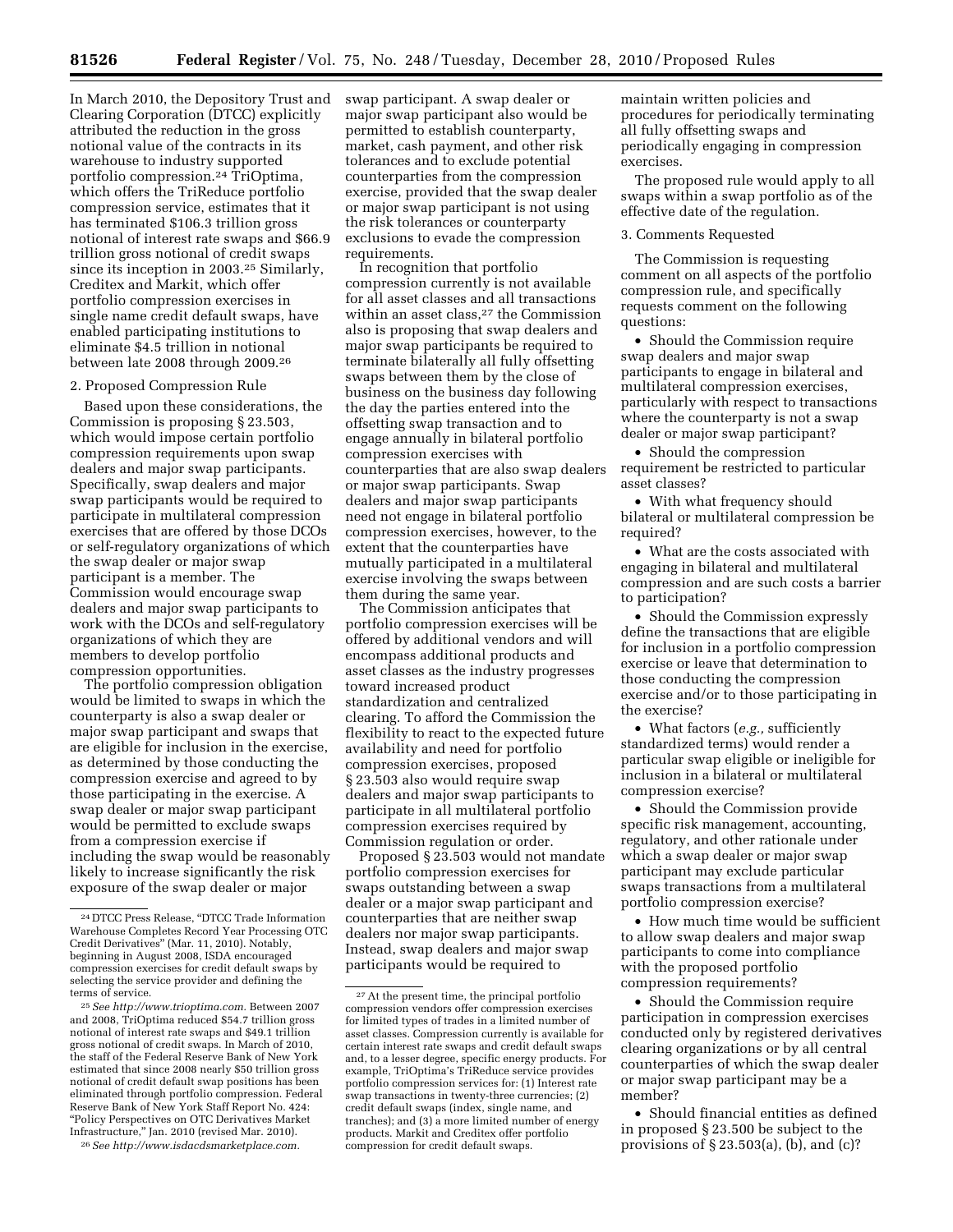# **III. Related Matters**

# *A. Regulatory Flexibility Act*

The Regulatory Flexibility Act (RFA) requires that agencies consider whether the rules they propose will have a significant economic impact on a substantial number of small entities.28 The Commission previously has established certain definitions of ''small entities'' to be used in evaluating the impact of its regulations on small entities in accordance with the RFA.29 The proposed rules would affect swap dealers and major swap participants.

Swap dealers and major swap participants are new categories of registrants. Accordingly, the Commission has not previously addressed the question of whether such persons are, in fact, small entities for purposes of the RFA. However, the Commission previously has determined that futures commission merchants should not be considered to be small entities for purposes of the RFA.30 The Commission's determination was based, in part, upon the obligation of futures commission merchants to meet the minimum financial requirements established by the Commission to enhance the protection of customers' segregated funds and protect the financial condition of futures commission merchants generally.31 Like futures commission merchants, swap dealers will be subject to minimum capital and margin requirements and are expected to comprise the largest global financial firms. The Commission is required to exempt from swap dealer designation any entities that engage in a de minimis level of swaps dealing in connection with transactions with or on behalf of customers. The Commission anticipates that this exemption would tend to exclude small entities from registration. Accordingly, for purposes of the RFA for this rulemaking, the Commission is hereby proposing that swap dealers not be considered ''small entities'' for essentially the same reasons that futures commission merchants have previously been determined not to be small entities and in light of the exemption from the definition of swap dealer for those engaging in a de minimis level of swap dealing.

The Commission also has previously determined that large traders are not "small entities" for RFA purposes.<sup>32</sup> In that determination, the Commission considered that a large trading position

was indicative of the size of the business. Major swap participants, by statutory definition, maintain substantial positions in swaps or maintain outstanding swap positions that create substantial counterparty exposure that could have serious adverse effects on the financial stability of the United States banking system or financial markets. Accordingly, for purposes of the RFA for this rulemaking, the Commission is hereby proposing that major swap participants not be considered ''small entities'' for essentially the same reasons that large traders have previously been determined not to be small entities.

Moreover, the Commission is carrying out Congressional mandates by proposing this regulation. Specifically, the Commission is proposing these regulations to comply with the Dodd-Frank Act, the aim of which is to reduce systemic risk presented by swap dealers and swap market participants through comprehensive regulation. The Commission does not believe that there are regulatory alternatives to those being proposed that would be consistent with the statutory mandate. Accordingly, the Chairman, on behalf of the Commission, hereby certifies pursuant to 5 U.S.C. 605(b) that the proposed rules will not have a significant economic impact on a substantial number of small entities.

# *B. Paperwork Reduction Act*

The Paperwork Reduction Act (PRA) 33 imposes certain requirements on Federal agencies (including the Commission) in connection with their conducting or sponsoring any collection of information as defined by the PRA. This proposed rulemaking would result in new collection of information requirements within the meaning of the PRA. The Commission therefore is submitting this proposal to the Office of Management and Budget (OMB) for review in accordance with 44 U.S.C. 3507(d) and 5 CFR 1320.11. The title for this collection of information is ''Confirmation, Portfolio Reconciliation, and Portfolio Compression Requirements for Swap Dealers and Major Swap Participants.'' An agency may not conduct or sponsor, and a person is not required to respond to, a collection of information unless it displays a currently valid control number. The OMB has not yet assigned this collection a control number.

The collection of information under these proposed rules is necessary to implement certain provisions of the CEA, as amended by the Dodd-Frank Act. Specifically, it is essential to

ensuring that swap dealers and major swap participants document the terms of all of their swaps, reconcile their swap portfolios to resolve any discrepancies or disputes, and wholly or partially terminate some or all outstanding swaps through regular compression exercises. Commission staff would use the information related to each of these important risk-reducing activities when conducting the Commission's examination and oversight program with respect to the registrants.

If the proposed regulations are adopted, responses to this collection of information would be mandatory. The Commission will protect proprietary information according to the Freedom of Information Act and 17 CFR part 145, ''Commission Records and Information.'' In addition, section 8(a)(1) of the CEA strictly prohibits the Commission, unless specifically authorized by the CEA, from making public ''data and information that would separately disclose the business transactions or market positions of any person and trade secrets or names of customers.'' The Commission also is required to protect certain information contained in a government system of records according to the Privacy Act of 1974, 5 U.S.C. 552a.

# 1. Information Provided by Reporting Entities/Persons

Proposed §§ 23.501, 23.502, and 23.503 would require swap dealers and major swap participants to make and retain records of confirmations, portfolio reconciliations, and portfolio compression exercises. The proposed regulations do not impose any reporting requirements. The proposed regulations will be an important part of the Commission's regulatory program for swap dealers and major swap participants. The information required to be preserved would be used by representatives of the Commission and any examining authority responsible for reviewing the activities of the swap dealer or major swap participant to ensure compliance with the CEA and applicable Commission regulations.

The annual burden associated with these proposed regulations is estimated to be 1,282.5 hours, at an annual cost of \$1,282,250 for each swap dealer and major swap participant. Burden means the total time, effort or financial resources expended by persons to generate, maintain, retain, disclose, or provide information to or for a Federal agency. Specifically, the Commission anticipates that swap dealers and major swap participants will spend an average of 40 hours per year drafting and

<sup>28</sup> 5 U.S.C. 601 *et seq.* 

<sup>29</sup> 47 FR 18618, Apr. 30, 1982.

<sup>30</sup> *Id.* at 18619.

<sup>31</sup> *Id.* 

<sup>32</sup> *Id.* at 18620. 33 44 U.S.C. 3501 *et seq.*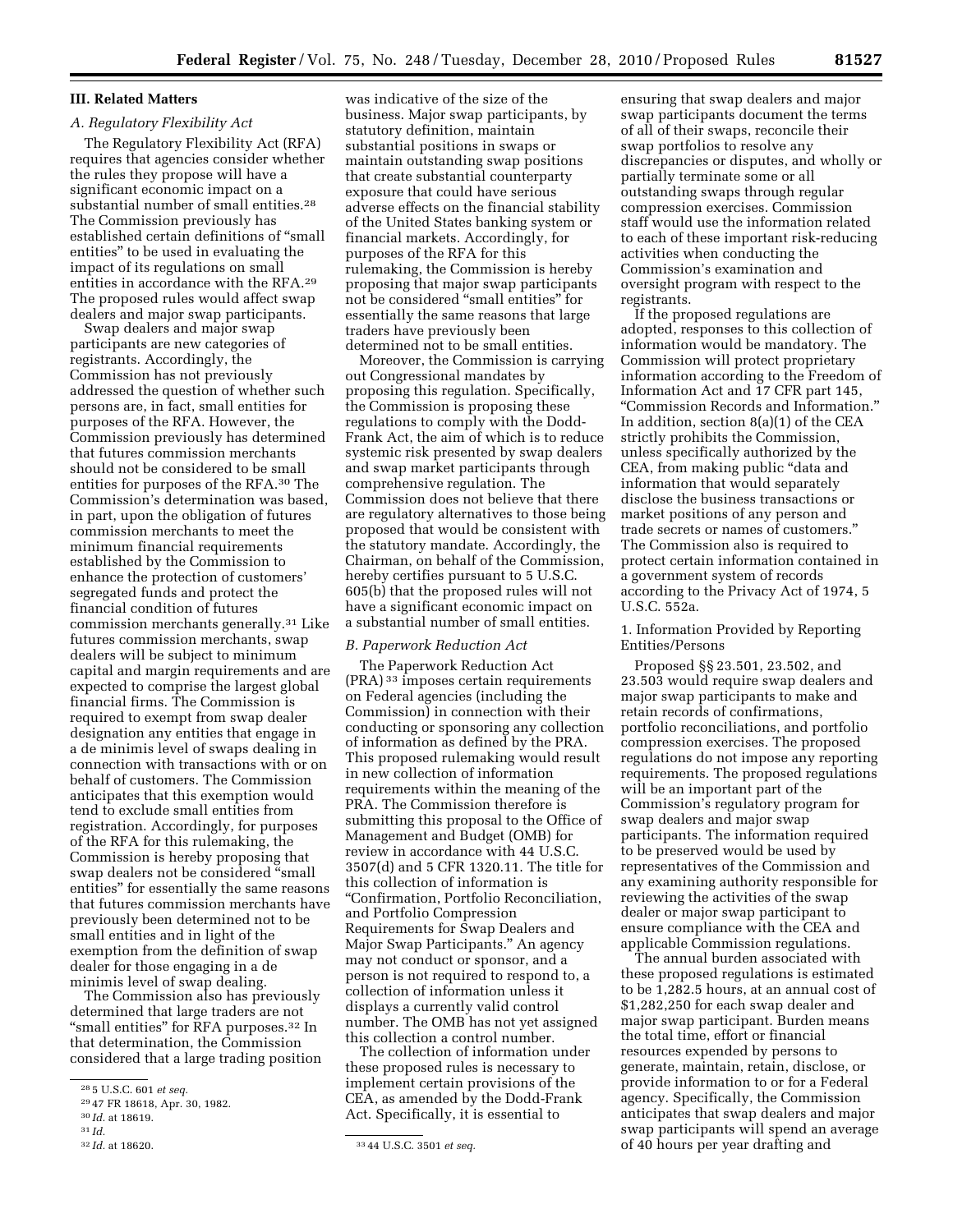updating the policies and procedures required by the proposed regulations; 252 hours per year making and retaining the acknowledgment and confirmation records required by proposed § 23.501; 812 hours per year making and retaining the portfolio reconciliation records required by proposed § 23.502; and 178.5 hours per year making and retaining the bilateral offset and portfolio compression records required by proposed § 23.503.

It is not currently known how many swap dealers and major swap participants will become subject to these rules, and this will not be known to the Commission until the registration requirements for these entities become effective after July 16, 2011, the date on which the Dodd-Frank Act becomes effective. While the Commission believes there will be approximately 200 swap dealers and 50 major swap participants, it has taken a conservative approach, for PRA purposes, in estimating that there will be a combined number of 300 swap dealers and major swap participants who will be required to comply with the recordkeeping requirements of the proposed rules. The Commission estimated the number of affected entities based on industry data.

According to recent Bureau of Labor Statistics findings, the mean hourly wage of an employee under occupation code 11–3031, ''Financial Managers,'' (which includes operations managers) that is employed by the ''Securities and Commodity Contracts Intermediation and Brokerage'' industry is \$74.41.34 Because swap dealers and major swap participants include large financial institutions whose operations management employees' salaries may exceed the mean wage, the Commission has estimated the cost burden of these proposed regulations based upon an average salary of \$100 per hour.

Accordingly, the estimated burden was calculated as follows:

*Drafting and Updating Policies and Procedures.* This hourly burden arises from the time necessary to develop and periodically update the policies and procedures required by the proposed regulations.

*Number of registrants:* 300. *Frequency of collection:* Initial

implementation, updating as needed. *Estimated number of annual* 

*responses per registrant:* 1. *Estimated aggregate number of* 

*annual responses:* 300.

*Estimated annual hour burden per registrant:* 40 hours.

*Estimated aggregate annual hour burden:* 12,000 burden hours [300 registrants  $\times$  40 hours per registrant.

*Acknowledgment and Confirmation Recordkeeping.* This hourly burden arises from the proposed requirement that swap dealers and major swap participants make and maintain records of the date and time of transmission to, or receipt from, a counterparty of an acknowledgment or confirmation; the length of time between the acknowledgment and confirmation of each swap; and the length of time between execution and confirmation of each swap.

*Number of registrants:* 300.

*Frequency of collection:* daily. *Estimated number of annual responses per registrant:* 252 [252 trading days].

*Estimated aggregate number of annual responses:* 75,600 [300 registrants  $\times$  252 trading days].

*Estimated annual hour burden per registrant:* 252 [252 trading days  $\times$  1 hour per day.

*Estimated aggregate annual hour burden:* 75,600 burden hours [300 × 252 hours].

*Portfolio Reconciliation Recordkeeping.* This hourly burden arises from the proposed requirement that swap dealers and major swap participants make and maintain records of the portfolio reconciliation exercises in which they engage. Registrants would be required to reconcile portfolios with counterparties that are swap dealers and major swap participants on a daily, weekly, or quarterly basis, depending upon the size of the portfolio. They also would be required to maintain policies and procedures for conducting portfolio reconciliation with other counterparties with similar frequency.

*Number of registrants:* 300. *Frequency of collection:* daily, weekly, or quarterly.

*Estimated number of annual responses per registrant:* 8,120.35

*Estimated aggregate number of annual responses:* 2,436,000 [300 registrants  $\times$  8,120 responses].

*Estimated annual hour burden per registrant:* 812 hours [8,120 × .10 hours per response].

*Estimated aggregate annual hour burden:* 243,600 burden hours [300 registrants  $\times$  812 hours per registrant].

*Portfolio Compression Recordkeeping.*  This hourly burden results from the proposed requirement that swap dealers and major swap participants make and maintain records of the bilateral offsets and portfolio compression exercises in which they participate, including the beginning and completion dates; the swaps that were included and excluded; the applicable risk tolerance levels; and the results of the particular exercise. The proposed regulations would require that each swap dealer and major swap participant terminate fully offsetting swaps; participate in certain multilateral compression exercises; and participate in annual bilateral portfolio compression exercises with each counterparty that is also a swap dealer or major swap participant (except to the extent that the counterparties participate in multilateral compression exercises for the same swaps). Swap dealers and major swap participants also would be required to maintain policies and procedures for periodically engaging in portfolio compression exercises with other counterparties.

*Number of registrants:* 300.

*Frequency of collection:* As needed.

*Estimated number of annual responses per registrant:* 1,029 [24 multilateral compression records 36] + [465 bilateral compression exercise

36This estimate assumes that swap dealers and major swap participants would engage in multilateral compression exercises for 2 asset classes at an average rate of 12 multilateral compression exercises per year (approximately 1 per month).

<sup>34</sup>*[http://www.bls.gov/oes/current/oes113031.htm.](http://www.bls.gov/oes/current/oes113031.htm)* 

 $^{\rm 35}\rm{Due}$  to the absence of prior experience in regulating swap dealers and major swap participants and with regulations similar to the proposed rules, the actual, average number of counterparties that a swap dealer or major swap participant is likely to have and the average size of its portfolio with particular counterparties is uncertain. The estimate of 5,600 portfolio reconciliation records is based upon the assumption that each swap dealer and major swap participant engages in swap transactions with approximately one third (100) of the other swap dealers or major swap participants and that 10% of such portfolios would require daily reconciliation; 20% would require weekly reconciliation; and 70% would require quarterly reconciliation. The estimate also is based upon the assumption that a swap dealer or major swap participant has an average of 440 other counterparties and that all of the portfolios with those counterparties generally would be limited to quarterly reconciliation. Consistent with other

proposed rulemakings, the Commission has estimated that each of the 14 major swap dealers has an average 7,500 counterparties and the other 286 swap dealers and major swap participants have an average of 200 counterparties per year, for an average of 540 total counterparties per registrant. The Commission estimates that 440 of those counterparties would not be other swap dealers or major swap participants.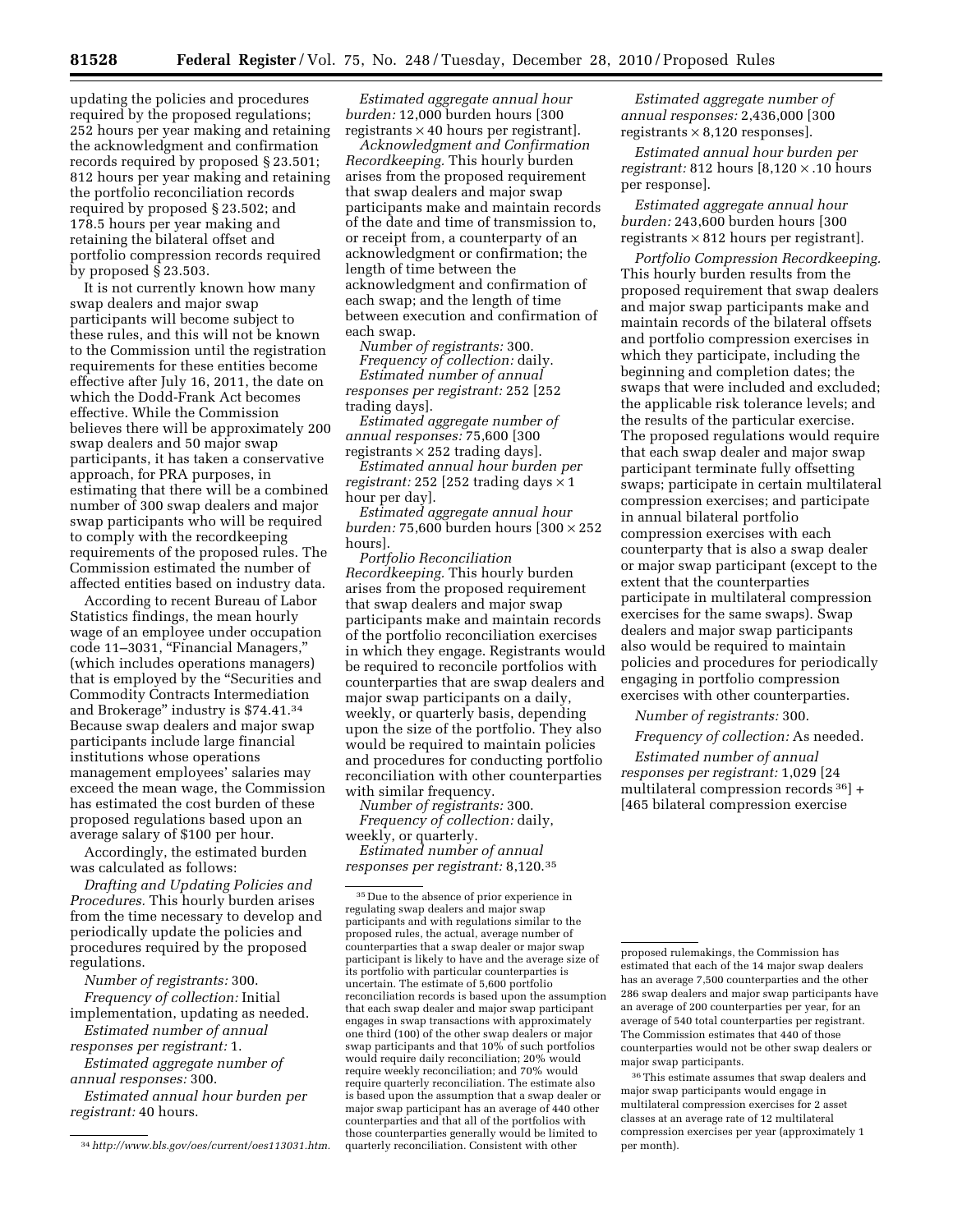records  $37$  + [540 bilateral offset records 38].

*Estimated aggregate number of annual responses:* 308,700 [300 registrants  $\times$  1,029 responses per year].

*Estimated annual hour burden per registrant:* 178.5 hours [24 multilateral compression records × .5 hours per records] + [465 bilateral compression exercise records × .3 hours per records] + [540 bilateral offset records × .05 hours per record].

*Estimated aggregate annual hour burden:* 53,550 burden hours [300 registrants  $\times$  178.5 hours per registrant.

Based upon the above, the aggregate hourly burden for all registrants is 334,350 hours and \$33,435,000 [334,350  $\times$  \$100 per hour].

In addition to the per hour burden discussed above, the Commission anticipates that swap dealers and major swap participants may incur minimal start-up costs in connection with the proposed recordkeeping obligations. Such costs would include the expenditures related to developing and installing new recordkeeping technology or re-programming or updating existing recordkeeping technology and systems to enable the swap dealer or major swap participant to collect, maintain, and re-produce any newly required records. The Commission believes that swap dealers and major swap participants generally could adapt their current infrastructure to accommodate the new or amended technology and thus, no significant infrastructure expenditures would be needed. The Commission estimates the programming burden hours associated with technology improvements to be 40 hours.

According to recent Bureau of Labor Statistics findings, the mean hourly wages of computer programmers under

38This estimate is based upon the assumption that each swap dealer and major swap participant will have an average of 1 set of swaps that is eligible for annual bilateral offset with each of its estimated

occupation code 15–1021 and computer software engineers under program codes 15–1031 and 1032 are between \$34.10 and \$44.94.39 Because swap dealers and major swap participants generally will be large entities that may engage employees with wages above the mean, the Commission has conservatively chosen to use a mean hourly programming wage of \$60 per hour. Accordingly, the start-up burden associated with the required technological improvements would be  $$2,400$   $$60 \times 40$  hour per affected registrant] or \$720,000 in the aggregate.

2. Information Collection Comments

The Commission invites the public and other Federal agencies to comment on any aspect of the recordkeeping burdens discussed above. The Commission specifically requests comment on the variables used in the above-referenced hourly burden calculations. For example, the Commission requests comment on the following:

• What is the total number of swap dealers and major swap participants in the marketplace?

• What is the average number of counterparties that a swap dealer or major swap participant is likely to have?

• What percentage of those counterparties are other swap dealers or major swap participants?

• What is the average size (number of swaps) of a portfolio that a swap dealer or major swap participant is likely to have with a particular type of counterparty?

• What is the average number of acknowledgment and confirmation records that a swap dealer or major swap participant would likely be required to make under the proposed regulations?

Pursuant to 44 U.S.C. 3506(c)(2)(B), the Commission solicits comments in order to: (i) Evaluate whether the proposed collection of information is necessary for the proper performance of the functions of the Commission, including whether the information will have practical utility; (ii) evaluate the accuracy of the Commission's estimate of the burden of the proposed collection of information; (iii) determine whether there are ways to enhance the quality, utility, and clarity of the information to be collected; and (iv) minimize the burden of the collection of information on those who are to respond, including through the use of automated collection techniques or other forms of information technology.

Comments may be submitted directly to the Office of Information and Regulatory Affairs, by fax at (202) 395– 6566 or by e-mail at *[OIRAsubmissions@omb.eop.gov.](mailto:OIRAsubmissions@omb.eop.gov)* Please provide the Commission with a copy of submitted comments so that all comments can be summarized and addressed in the final rule preamble. Refer to the Addresses section of this notice of proposed rulemaking for comment submission instructions to the Commission.

A copy of the supporting statements for the collections of information discussed above may be obtained by visiting *RegInfo.gov.* OMB is required to make a decision concerning the collection of information between 30 and 60 days after publication of this document in the **Federal Register**. Therefore, a comment is best assured of having its full effect if OMB receives it within 30 days of publication.

#### *C. Cost-Benefit Analysis*

Section 15(a) of the CEA<sup>40</sup> requires the Commission to consider the costs and benefits of its actions before issuing a rulemaking under the CEA. By its terms, Section 15(a) does not require the Commission to quantify the costs and benefits of a new regulation or to determine whether the benefits of the rule outweigh its costs; rather, it requires that the Commission "consider" the costs and benefits of its actions.

Section 15(a) further specifies that costs and benefits of a proposed rulemaking shall be evaluated in light of five broad areas of market and public concern: (1) Protection of market participants and the public; (2) efficiency, competitiveness, and financial integrity of futures markets; (3) price discovery; (4) sound risk management practices; and (5) other public interest considerations. The Commission may, in its discretion, give greater weight to any one of the five enumerated considerations and could, in its discretion, determine that, notwithstanding its costs, a particular regulation was necessary or appropriate to protect the public interest or to effectuate any of the provisions or to accomplish any of the purposes of the CEA.

*Summary of proposed requirements.*  The proposed regulations would implement new section 4s(i) of the CEA which was added by section 731 of the Dodd-Frank Act. The proposed regulations would set forth certain requirements for swap confirmations, portfolio reconciliation, and portfolio compression applicable to swap dealers

<sup>37</sup>As with other approximations set forth in this proposal, the estimate of 465 bilateral compression exercise records is based upon the assumption that each swap dealer and major swap participant engages in swap transactions with approximately one third (100) of the other swap dealers or major swap participants. Because it is anticipated that most swaps between swap dealers and major swap participants would be eligible for multilateral portfolio compression exercises, the Commission expects that a swap dealer or major swap participant would need to engage in annual bilateral compression with only one quarter of (25) such counterparties. The estimate also is based upon the assumption that the average swap dealer or major swap participant has an average of 440 non-swap dealer or major swap participant counterparties and would engage in 1 bilateral portfolio compression exercise with each. This would result in a total of 465 bilateral portfolio compression records (25 + 440).

<sup>540</sup> counterparties per year. 39*[http://www.bls.gov/oes/current/oes113031.htm.](http://www.bls.gov/oes/current/oes113031.htm)* 40 7 U.S.C. 19(a).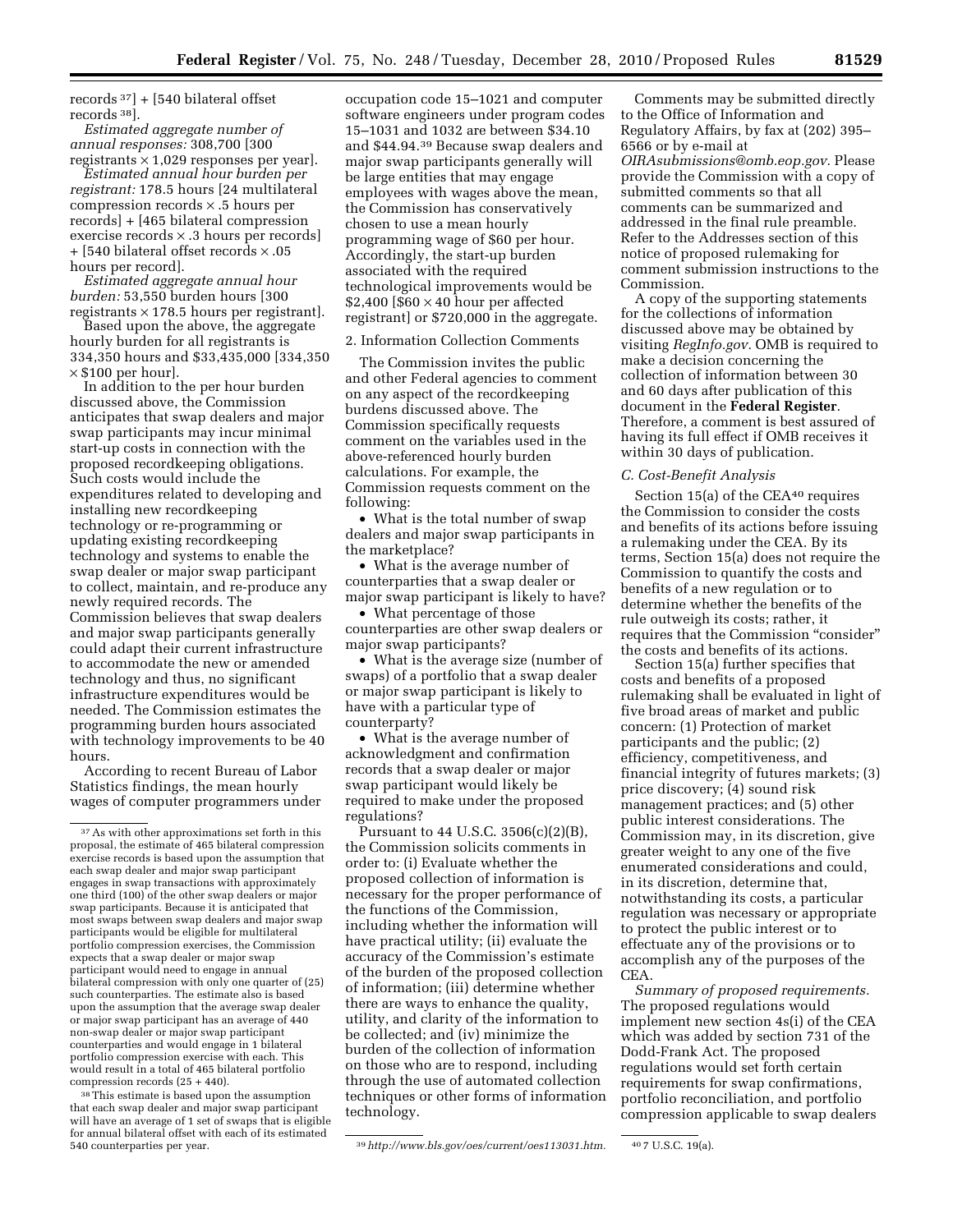and major swap participants and related recordkeeping requirements.

*Costs.* With respect to costs, the Commission has determined that the nominal cost that would be borne by swap dealers and major swap participants to institute the policies and procedures and recordkeeping systems necessary to satisfy the new regulatory requirements are far outweighed by the benefits that would accrue to the financial system as a whole as a result of the implementation of the rules. It is expected that any additional cost imposed by the confirmation, portfolio reconciliation, and portfolio compression requirements of proposed §§ 23.501, 23.502, and 23.503 would be minimal because the confirmation, reconciliation, and compression processes required under the rules are already part of a prudent operational processing regime that many, if not most, swap dealers and major swap participants already undertake as part of their ordinary course of business.

Moreover, most swap dealers and major swap participants have adequate resources and existing back office operational systems that are capable of adjusting to the new regulatory framework without material diversion of resources away from commercial operations. As discussed in the preamble, there are also numerous third-party vendors that provide confirmation, compression, and reconciliation services. Some of these providers charge fees based on results achieved (such as number of swaps compressed) and, thus, the cost would be necessarily proportionate to the benefit.

*Benefits.* With respect to benefits, the Commission has determined that the proposed regulations would require a swap dealer or major swap participant to confirm, reconcile, and compress their swaps in a manner that will result in reduced risk, increased transparency, and greater market integrity in the swaps market. The proposed swap confirmation, portfolio reconciliation, and portfolio compression rules would further the goal of avoiding market disruptions and financial losses to market participants and the general public. Among other benefits, the proposed rules would promote levels of operational scalability and resilience that are most evident in periods of sustained high volume and market volatility. Therefore, the Commission believes it is prudent to prescribe these proposed regulations.

*Public Comment.* The Commission invites public comment on its costbenefit considerations. Commentators are also invited to submit any data or

other information that they may have quantifying or qualifying the costs and benefits of the proposed rules with their comment letters.

# **List of Subjects in 17 CFR Part 23**

Antitrust, Commodity futures, Conduct standards, Conflict of Interests, Major swap participants, Reporting and recordkeeping, Swap dealers, Swaps.

For the reasons stated in this release, the Commission proposes to amend 17 CFR part 23, as proposed to be added in FR Doc. 2010–XXXX, published on XXXX (75 FR XXXX), as follows:

# **PART 23—SWAP DEALERS AND MAJOR SWAP PARTICIPANTS**

1. The authority citation for part 23 to read as follows:

**Authority:** 7 U.S.C. 1a, 2, 6, 6a, 6b, 6b-1, 6c, 6p, 6r, 6s, 6t, 9, 9a, 12, 12a, 13b, 13c, 16a, 18, 19, 21.

2. Subpart I, (consisting of §§ 23.500, 23.501, 23.502, and 23.503) is added to read as follows:

## **Subpart I—Swap Documentation**

Sec.

| 23.500 | Definitions. |  |
|--------|--------------|--|
|        |              |  |

23.501 Swap confirmation.<br>23.502 Portfolio reconciliat

Portfolio reconciliation. 23.503 Portfolio compression.

## **Subpart I—Swap Documentation**

#### **§ 23.500 Definitions.**

For purposes of subpart I, the following terms shall be defined as provided.

(a) *Acknowledgment* means a written or electronic record of all of the terms of a swap signed and sent by one counterparty to the other.

(b) *Bilateral portfolio compression exercise* means an exercise in which two swap counterparties wholly or partially terminate some or all of the swaps outstanding between those counterparties and replace those swaps with a smaller number of swaps whose combined notional value is less than the combined notional value of the original swaps included in the exercise.

(c) *Confirmation* means the consummation (electronically or otherwise) of legally binding documentation (electronic or otherwise) that memorializes the agreement of the counterparties to all of the terms of a swap transaction. A confirmation must be in writing (whether electronic or otherwise) and must legally supersede any previous agreement (electronically or otherwise). A confirmation is created when an acknowledgment is manually, electronically, or by some other legally equivalent means, signed by the receiving counterparty.

(d) *Execution* means, with respect to a swap transaction, an agreement by the counterparties (whether orally, in writing, electronically, or otherwise) to the terms of the swap transaction that legally binds the counterparties to such terms under applicable law.

(e) *Financial entity* has the meaning given to the term in section 2h(7)(C) of the Act and any Commission regulations promulgated thereunder, provided that the term shall not include a swap dealer or major swap participant.

(f) *Fully offsetting swaps* means swaps of equivalent terms where no net cash flow would be owed to either counterparty after the offset of payment obligations thereunder.

(g) *Material terms* means all terms of a swap required to be reported in accordance with part 45 of this chapter.

(h) *Multilateral portfolio compression exercise* means an exercise in which multiple swap counterparties wholly or partially terminate some or all of the swaps outstanding among those counterparties and replace the swaps with a smaller number of swaps whose combined notional value is less than the combined notional value of the original swaps included in the exercise. The replacement swaps may be with the same or different counterparties.

(i) *Portfolio reconciliation* means any process by which the two parties to one or more swaps:

(1) Exchange the terms of all swaps in the swap portfolio between the counterparties;

(2) Exchange each counterparty's valuation of each swap in the swap portfolio between the counterparties as of the close of business on the immediately preceding business day; and

(3) Resolve any discrepancy in material terms and valuations.

(j) *Processed electronically* means to be entered into a swap dealer or major swap participant's computerized processing systems to facilitate clearance and settlement.

(k) *Prudential regulator* has the meaning given to the term in section 1a(39) of the Commodity Exchange Act and includes the Board of Governors of the Federal Reserve System, the Office of the Comptroller of the Currency, the Federal Deposit Insurance Corporation, the Farm Credit Association, and the Federal Housing Finance Agency, as applicable to the swap dealer or major swap participant. The term also includes the Federal Deposit Insurance Corporation, with respect to any financial company as defined in section 201 of the Dodd-Frank Wall Street Reform and Consumer Protection Act or any insured depository institution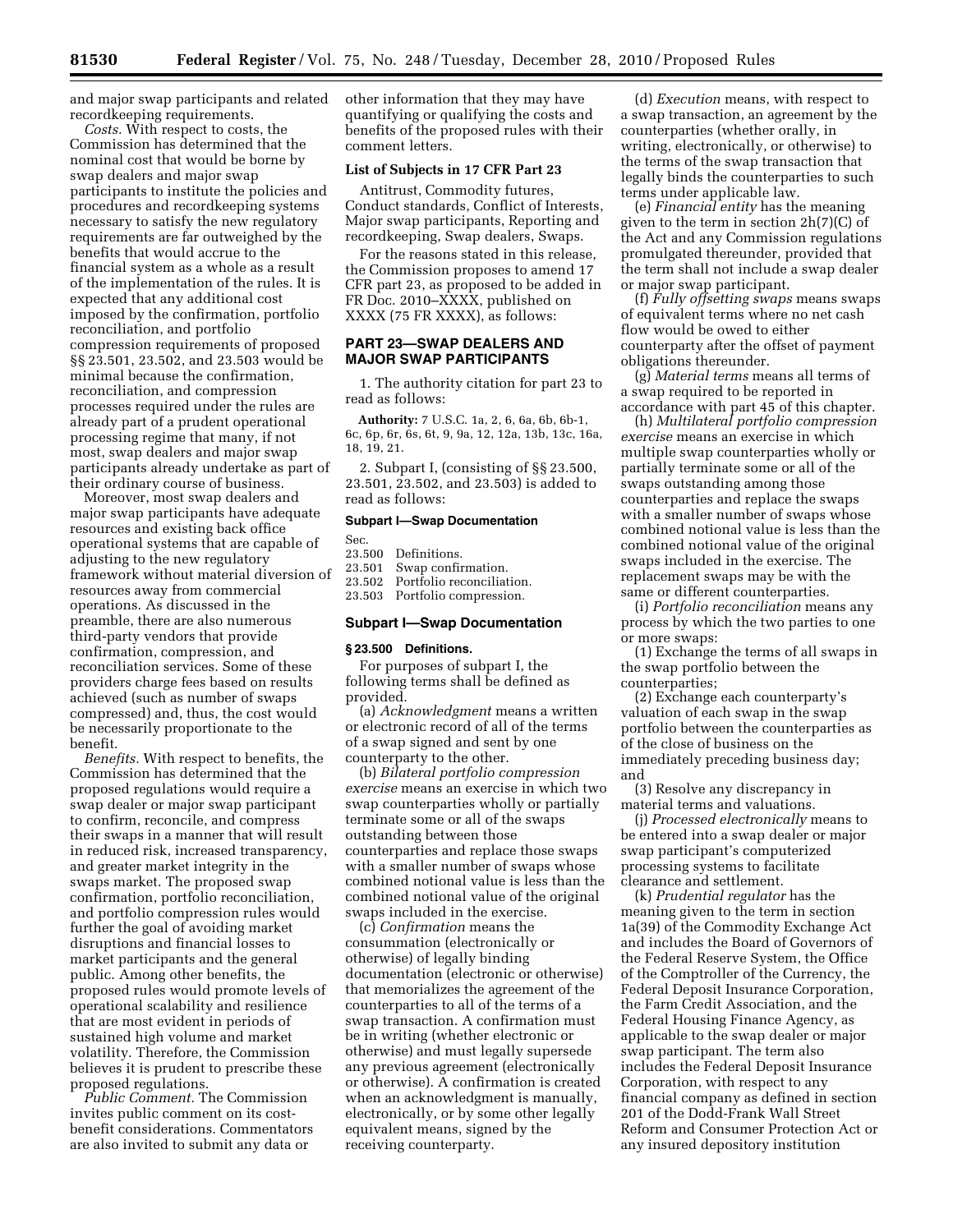under the Federal Deposit Insurance Act, and with respect to each affiliate of any such company or institution.

(l) *Swap portfolio* means all swaps currently in effect between a particular swap dealer or major swap participant and a particular counterparty.

(m) *Swap transaction* means any event that results in a new swap or in a change to the terms of a swap, including execution, termination, assignment, novation, exchange, transfer, amendment, conveyance, or extinguishing of rights or obligations of a swap.

(n) *Unwind proposal* means a proposal offered by the sponsor of a multilateral portfolio compression exercise which, if accepted, would wholly or partially terminate some or all of the original swaps included in the exercise.

(o) *Valuation* means the current market value or net present value of a swap.

#### **§ 23.501 Swap confirmation.**

(a) *Confirmation.* 

(1) Each swap dealer and major swap participant entering into a swap transaction with a counterparty that is a swap dealer or major swap participant shall execute a confirmation for the swap transaction according to the following schedule:

(i) For any swap transaction that has been executed and processed electronically, within 15 minutes of execution;

(ii) For any swap transaction that is not executed electronically, but that will be processed electronically, within 30 minutes of execution; or

(iii) For any swap transaction that cannot be processed electronically by the swap dealer or major swap participant, within the same calendar day as execution.

(2) Each swap dealer and major swap participant entering into a swap transaction with a counterparty that is not a swap dealer or a major swap participant shall send an acknowledgment of such swap transaction according to the following schedule:

(i) For any swap transaction that has been executed and processed electronically, within 15 minutes of execution;

(ii) For any swap transaction that is not executed electronically, but that will be processed electronically, within 30 minutes of execution; or

(iii) For any swap transaction that cannot be processed electronically by the swap dealer or major swap participant, within the same calendar day as execution.

(3) Each swap dealer and major swap participant shall establish, maintain, and enforce written policies and procedures reasonably designed to ensure that it executes a confirmation for each swap transaction that it enters into with a counterparty that is a financial entity within the same calendar day as execution and with a counterparty that is not a swap dealer, major swap participant, or a financial entity not later than the next business day after execution. Such procedures shall include a requirement that, prior to execution of any such swap, the swap dealer or major swap participant furnish to a prospective counterparty, or receive from a prospective counterparty, a draft acknowledgment specifying all terms of the swap transaction other than the applicable pricing and other relevant terms that are to be expressly agreed at execution.

(b) *Recordkeeping.* (1) Each swap dealer and major swap participant shall make and retain a record of:

(i) The date and time of transmission to, or receipt from, a counterparty of any acknowledgment;

(ii) The date and time of transmission to, or receipt from, a counterparty of any confirmation;

(iii) The length of time between acknowledgment and confirmation of each swap; and

(iv) The length of time between execution and confirmation of each swap

(2) All records required to be maintained pursuant to this section shall be maintained in accordance with § 1.31 and shall be made available promptly upon request to any representative of the Commission or any applicable prudential regulator, or with regard to swaps defined in section  $1a(47)(A)(v)$ , to any representative of the Commission, the Securities and Exchange Commission, or any applicable prudential regulator.

#### **§ 23.502 Portfolio reconciliation.**

(a) *Swaps with swap dealers or major swap participants.* Each swap dealer and major swap participant shall engage in portfolio reconciliation as follows for all swaps in which its counterparty is also a swap dealer or major swap participant.

(1) Each swap dealer or major swap participant shall agree in writing with each of its counterparties on the terms of the portfolio reconciliation.

(2) The portfolio reconciliation may be performed on a bilateral basis by the counterparties or by a qualified third party.

(3) The portfolio reconciliation shall be performed no less frequently than:

(i) Once each business day for each swap portfolio that includes 300 or more swaps;

(ii) Once each week for each swap portfolio that includes more than 50 but fewer than 300 swaps on any business day during any week; and

(iii) Once each calendar quarter for each swap portfolio that includes no more than 50 swaps at any time during the calendar quarter.

(4) Each swap dealer and major swap participant shall resolve immediately any discrepancy in a material term of a swap identified as part of a portfolio reconciliation.

(5) Each swap dealer and major swap participant shall resolve any discrepancy in a valuation identified as part of a portfolio reconciliation within one business day. A difference between the lower valuation and the higher valuation of less than 10% of the higher valuation need not be deemed a discrepancy.

(b) *Swaps with entities other than swap dealers or major swap participants.* Each swap dealer and major swap participant shall establish, maintain, and enforce written policies and procedures for engaging in portfolio reconciliation as follows for all swaps in which its counterparty is neither a swap dealer nor a major swap participant.

(1) Each swap dealer or major swap participant shall agree in writing with each of its counterparties on the terms of the portfolio reconciliation.

(2) The portfolio reconciliation may be performed on a bilateral basis by the counterparties or by a qualified third party.

(3) The portfolio reconciliation shall be performed no less frequently than:

(i) Once each business day for each swap portfolio that includes 500 or more swaps;

(ii) Once each week for each swap portfolio that includes more than 100 but fewer than 500 swaps on any business day during any week; and

(iii) Once each calendar quarter for each swap portfolio that includes no more than 100 swaps at any time during the calendar quarter.

(4) Each swap dealer or major swap participant shall establish, maintain, and enforce written procedures reasonably designed to resolve any discrepancies in the material terms or valuation of each swap identified as part of a portfolio reconciliation process in a timely fashion. A difference between the lower valuation and the higher valuation of less than 10% of the higher valuation need not be deemed a discrepancy.

(c) *Reconciliation of cleared swaps.*  Nothing in this section shall apply to a